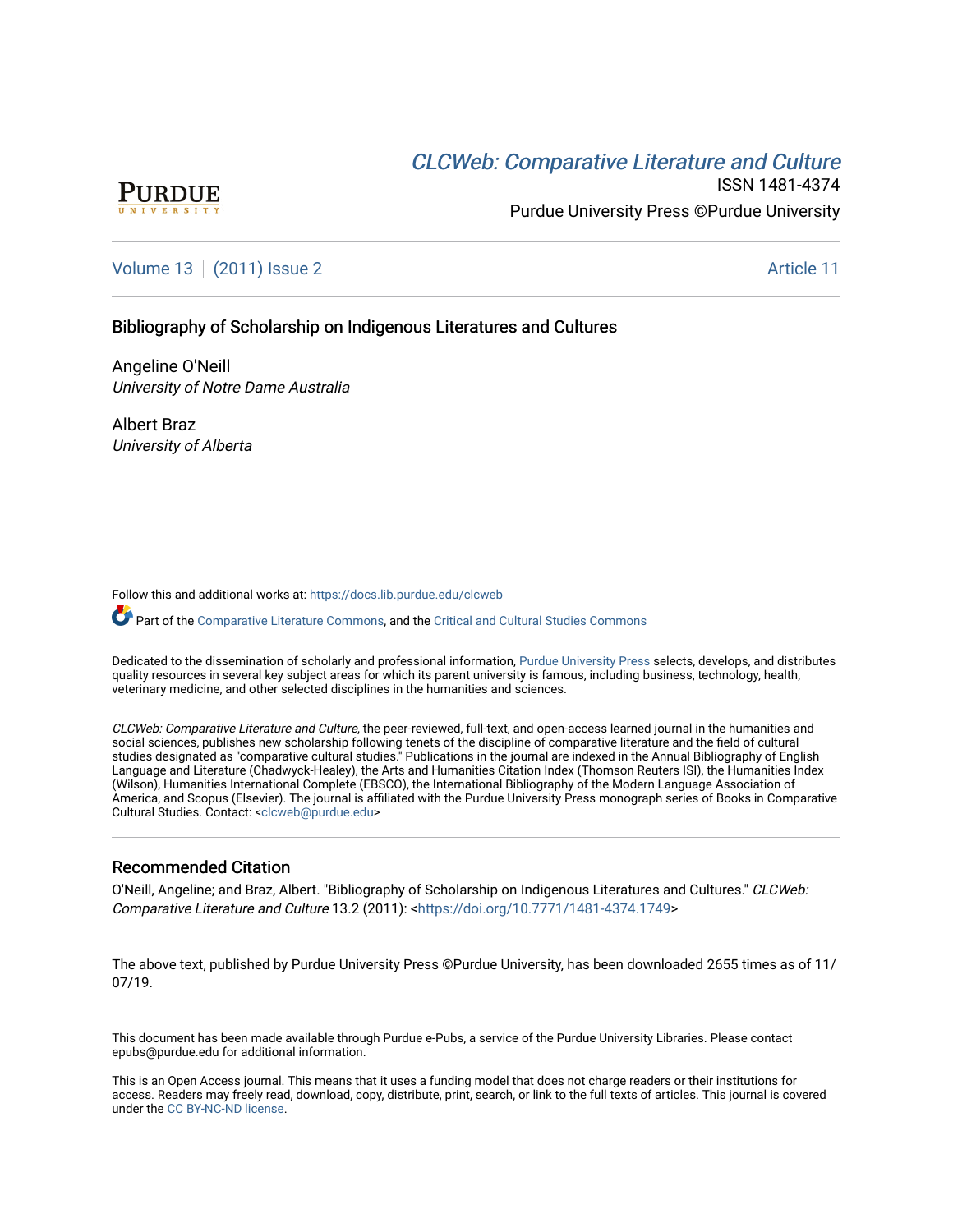



CLCWeb: Comparative Literature and Culture

ISSN 1481-4374 <http://docs.lib.purdue.edu/clcweb> Purdue University Press ©Purdue University

CLCWeb: Comparative Literature and Culture, the peer-reviewed, full-text, and open-access learned journal in the humanities and social sciences, publishes new scholarship following tenets of the discipline of comparative literature and the field of cultural studies designated as "comparative cultural studies." In addition to the publication of articles, the journal publishes review articles of scholarly books and publishes research material in its Library Series. Publications in the journal are indexed in the Annual Bibliography of English Language and Literature (Chadwyck-Healey), the Arts and Humanities Citation Index (Thomson Reuters ISI), the Humanities Index (Wilson), Humanities International Complete (EBSCO), the International Bibliography of the Modern Langua-ge Association of America, and Scopus (Elsevier). The journal is affiliated with the Purdue University Press monog-raph series of Books in Comparative Cultural Studies. Contact: <clcweb@purdue.edu>

> Volume 13 Issue 2 (June 2011) Bibliography Angeline O'Neill and Albert Braz, "Bibliography of Scholarship on Indigenous Literatures and Cultures"

<http://docs.lib.purdue.edu/clcweb/vol13/iss2/11>

Contents of CLCWeb: Comparative Literature and Culture 13.2 (2011) Thematic issue About Indigenous Literatures Ed. Angeline O'Neill and Albert Braz <http://docs.lib.purdue.edu/clcweb/vol13/iss2/>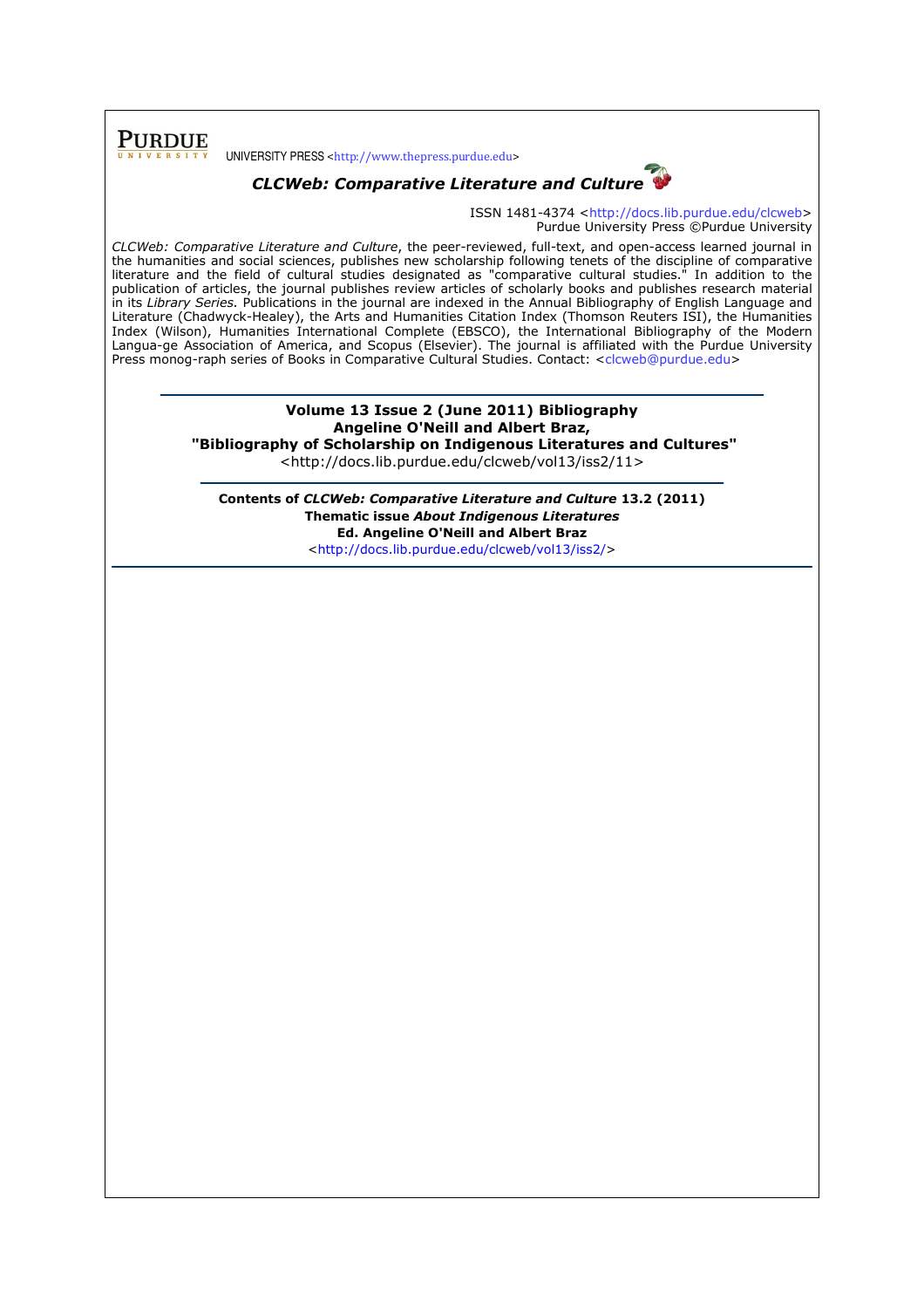"Bibliography of Scholarship on Indigenous Literatures and Cultures" page 2 of 19

CLCWeb: Comparative Literature and Culture 13.2 (2011): <http://docs.lib.purdue.edu/clcweb/vol13/iss2/11> Thematic Issue About Indigenous Literature. Ed. Angeline O'Neill and Albert Braz

## Angeline O'NEILL and Albert BRAZ

## Bibliography of Scholarship on Indigenous Literatures and Cultures

The selected Bibliography is compiled with focus on work published on Australian Aboriginal, Canadian First Nations, and US-American Native Indian cultures and literatures, and including other Indigenous literatures and cultures. Focus of the Bibliography is on English-language publications.

## 1) Selected bibliography of bibliographies of scholarship on Indigenous literatures and cultures

Abler, Thomas S., and Sally M. Weaver. A Canadian Indian Bibliography, 1960-1970. Toronto: U of Toronto P, 1974.

Barkwell, Lawrence J., Leah Dorion, and Darren R. Préfontaine, eds. Metis Legacy: A Metis Historiography and Annotated Bibliography. Winnipeg: Pemmican, 2001.

Brumble, H. David III. An Annotated Bibliography of American Indian and Eskimo Autobiographies. Lincoln: U of Nebraska P, 1981.

Gedalof, Robin. An Annotated Bibliography of Canadian Inuit Literature. Ottawa: Indian and Northern Affairs Canada, 1979.

Gilbert, Charlotte. Répertoire bibliographique. Auteurs Amérindiens du Québec / Bibliographic Directory of Amerindian authors in Québec. Saint-Luc: Centre de recherche sur la littérature et les arts autochtones du Québec, 1985.

Goetzfridt, Nicholas J. Indigenous Literature of Oceania: A Survey of Criticism and Interpretation. Westport: Greenwood, 1995.

Hill, Marji. Black Australia: An Annotated Bibliography and Teacher's Guide to Resources on Aborigines and Torres Strait Islanders. Canberra: Australian Institute of Aboriginal Studies, 1978.

Indian-Inuit authors: An Annotated Bibliography / Auteurs indiens et inuit. Bibliographie annotée. Ottawa: National Library of Canada, 1974.

Littlefield, Daniel Jr. A Bio-bibliography of Native American Writers, 1772-1924. Metuchen: Scarecrow, 1981.

Littlefield, Daniel F. Jr., and James W. Parins. A Bibliography of Native American Writers 1772-1924: A Supplement. Metuchen: Scarecrow P, 1985.

Miska, John P. Ethnic and Native Canadian Literature: A Bibliography. Toronto: U of Toronto P, 1990.

Peck, David. American Ethnic Literatures: An Annotated Bibliography. Pasadena: Salem, 1992.

Rock, Roger. The Native American in American Literature: A Selective Annotated Bibliography. Westport: Greenwood, 1985.

Stensland, Anna. Literature By and About the American Indian: An Annotated Bibliography. Urbana: NCTE, 1979.

White, Phillip M. A Bibliography of Native American Bibliographies. Santa Barbara: Praeger, 2004.

## 2) Selected anthologies of Indigenous literatures, encyclopaedias, dictionaries

Akiwenzie, Kateri, and Josie Douglas, eds. Skins: Contemporary Indigenous Writing. Wiarton: Kegedonce P, 2000.

Armstrong, Jeanette C., and Lally Grauer, eds. Native Poetry in Canada: A Contemporary Anthology. Peterborough: Broadview P, 2001.

Brant, Beth, ed. A Gathering of Spirit: A Collection by North American Native Women. Toronto: Women's P, 1984.

Brewster, Anne, Angeline O'Neill, and Rosemary Van den Berg, eds. Those Who Remain Will Always Remember: An Anthology of Aboriginal Writing. Fremantle: Fremantle Arts Centre P, 2000.

Bruchac, Joseph, ed. Returning the Gift: Poetry and Prose from the First North American Native Writer's Festival. Tucson: U of Arizona P, 1994.

Bruchac, Joseph, Janet Witalec, and Sharon Malinowski, eds. Smoke Rising: The Native North American Literary Companion. Detroit: Visible Ink P, 1995.

Burrs, Mick, eds. Poems, in Their Own voices: "Going to War," World War One, World War Two. Métis Series. Regina: Province of Saskatchewan, Dept. of Culture and Youth, 1975.

DesRuisseaux, Pierre, ed. Hymnes à la grande terre. Rythmes, chants et poèmes des Indiens d'Amérique du Nord-Est. Montréal: Triptyque, 1997.

Day, David, and Marilyn Bowering, eds. Many voices: An anthology of Contemporary Canadian Indian Poetry. Vancouver: J.J. Douglas, 1977.

Dolan, Marlena. Just Talking about Ourselves: Voices of our Youth. Penticton: Theytus, 1991-1997. 3 vols.

Grant, Agnes, ed. Our Bit of Truth: An Anthology of Canadian Native Literature. Winnipeg: Pemmican Publications, 1990.

Hobson, Geary, ed. The Remembered Earth: An Anthology of Contemporary Native American Literature. Albuquerque: U of New Mexico P, 1980.

Hodgson, Heather, ed. Seventh Generation: Contemporary Native Writing. Penticton: Theytus, 1989.

Joe, Rita, and Lesley Choyce, eds. The Mi'kmaq Anthology. Lawrencetown Beach: Pottersfield P, 1997.

King, Thomas, ed. All My Relations: An Anthology of Contemporary Canadian Native Fiction. Norman: U of Oklahoma P, 1992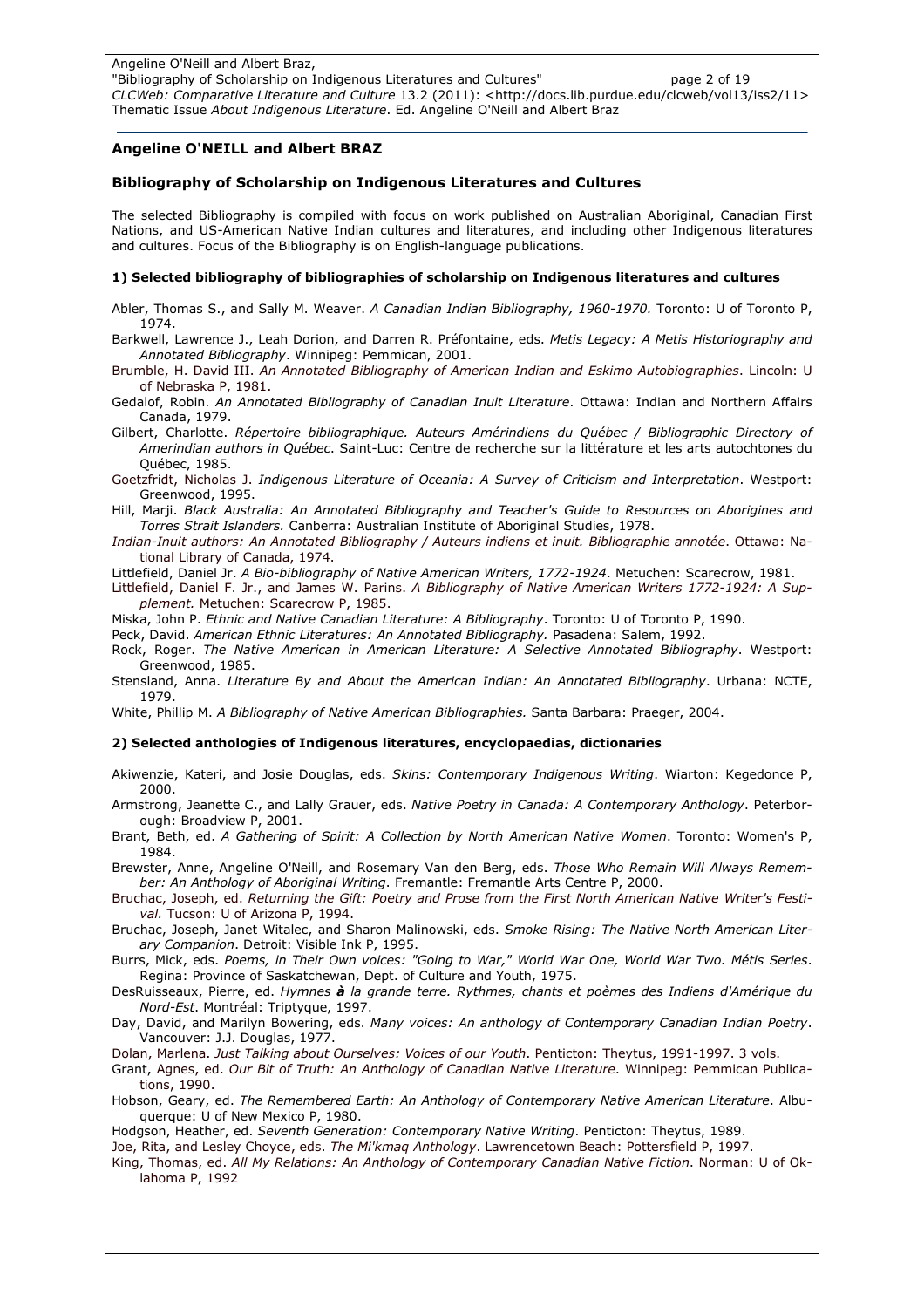"Bibliography of Scholarship on Indigenous Literatures and Cultures" page 3 of 19

CLCWeb: Comparative Literature and Culture 13.2 (2011): <http://docs.lib.purdue.edu/clcweb/vol13/iss2/11> Thematic Issue About Indigenous Literature. Ed. Angeline O'Neill and Albert Braz

King, Thomas, ed. Our Story: Aboriginal Voices on Canada's Past. Toronto: Anchor, 2005.

Krupat, Arnold, ed. Native American Autobiography: An Anthology. Madison: U of Wisconsin P, 1994.

Lutz, Hartmut, and Sabine Meyer, eds. Native Literatures in Canada: A Collection of Writings by Indian, Inuit and Métis Authors. Osnabrück: U of Osnabrück, 1988.

Maki, Joel T., ed. Let the Drums Be Your Heart: New Native Voices. Toronto: Douglas & McIntyre, 1996.

Maki, Joel T., ed. Steal My Rage: New Native Voices. Toronto: Douglas & McIntyre, 1995.

Marsden, Rasunah, ed. Crisp Blue Edges: Indigenous Creative Non-fiction. Penticton: Theytus, 2000.

Moses, Daniel David, and Terry Goldie, eds. An Anthology of Canadian Native Literature. 1992. Oxford: Oxford UP, 2005.

Mukwa Geezis: Resource Guide to Aboriginal Literature in Canada. Toronto: Wabanoong Multimedia Publications, 1997.

Perreault, Jeanne Martha, Gloria Bird, Sylvia Vance, and Emma LaRocque, eds. Writing the Circle: Native Women of Western Canada: An Anthology. Edmonton: NeWest, 1993.

Roman Fox, Trish, ed. Voices Under One Sky: Contemporary Native Literature. Scarborough: Nelson Canada, 1994.

Trafzer, Clifford, ed. Blue Dawn, Red Earth: New Native American Storytellers. New York: Doubleday, 1996.

Vellie, Alan R., ed. American Indian Literature: An Anthology. Norman: U of Oklahoma P, 1991.

Vizenor, Gerald, ed. Native American Literature: A Brief Introduction and Anthology. New York: Longman, 1995.

Whitson, Kathy J. Native American Literatures: An Encyclopedia of Works, Characters, Authors, and Themes. Santa Barbara: ABC-CLIO, 1999.

Wiget, Andrew, ed. Dictionary of Native American Literature. New York: Garland, 1994.

Witalec, Janet. Native North American Literature: Biographical and Critical Information on Native Writers and Orators from the United States and Canada from Historical Times to the Present. New York: Gale, 1994.

#### 2) Selected bibliography of scholarship on Indigenous literatures and cultures

Achitei, Simone: "Performing Aboriginalities: A Cross-Cultural Perspective." Journal of New Zealand Literature 24.2 (2007): 117-34.

Acoose, Janice. "Halfbreed: A Revisiting of Maria Campbell's Text from an Indigenous Perspective." Looking at the Words of Our People: First Nations Analysis of Literature. Ed. Jeannette Armstrong. Penticton: Theytus, 2001. 137-50.

Acoose, Janice. "Honoring Ni'Wahkomakanak." Reasoning Together: The Native Critics Collective. Ed. Craig S. Womack, Daniel Heath Justice, and Christopher B. Teuton. Norman: U of Oklahoma P, 2008. 216-34.

Acoose, Janice. Iskwewak-Kah' Ki Yaw Ni Wahkomakanak/ Neither Indian Princess nor Easy Squaws. Toronto: Women's P, 1995.

Acoose, Janice. "Post-Halfbreed: Indigenous Writers as Authors of Their Own Realities." Looking at the Words of Our People: First Nations Analysis of Literature. Ed. Jeannette Armstrong. Penticton: Theytus, 2001. 37- 56.

Acoose, Janice. "A Vanishing Indian? Or Acoose: Woman Standing above Ground." (Ad)dressing Our Words: Aboriginal Perspectives on Aboriginal Literatures. Ed. Armand Garnet Ruffo. Penticton: Theytus, 2001. 37- 56.

Adamson, Joni. American Indian Literature, Environmental Justice, and Ecocriticism. Tucson: U of Arizona P, 2001.

Alexie, Sherman. "The Unauthorized Autobiography of Me." One Stick Song. By Sherman Alexie. Brooklyn: Hanging Loose, 2000. 13-25.

Alfred, Taiaiake. Peace, Power, Righteousness: An Indigenous Manifesto. Oxford: Oxford UP, 1999.

Alfred, Taiaiake. Wasáse: Indigenous Pathways of Action and Freedom. Peterborough: Broadview, 2005.

Allen, Chadwick. Blood Narrative: Indigenous Identity in American Indian and Maori Literary and Activist Texts. Durham: Duke UP, 2002.

Allen Gunn, Paula. American Indian Literatures. Albuquerque: U of New Mexico P, 1989.

Allen Gunn, Paula. "Answering the Deer." American Indian Culture and Research Journal 6.3 (1982): 35-45.

Allen Gunn, Paula. The Sacred Hoop: Recovering the Feminine in American Indian Traditions. Boston: Beacon, 1992.

Allen Gunn, Paula. Spider's Woman's Granddaughters: Traditional Tales and Contemporary Writing by Native American Women. Boston: Beacon, 1989.

Allen, Paula Gunn. Studies in American Indian Literature: Critical Essays and Course Designs. New York: Modern Language Association of America, 1983.

Altamirano-Jiménez, Isabel. "The Colonization and Decolonization of Indigenous Diversity." Lighting the Eighth Fire. Ed. Leanne Simpson. Winnipeg: Arbeiter Ring, 2008. 175-86.

Ammons, Elizabeth, and Annette White-Parks, eds. Tricksterism in Turn-of-the-Century American Literature. Hanover: UP of New England, 1994.

Andersen, Chris. "From Nation to Population: The Racialisation of 'Métis' in the Canadian Census." Nations and Nationalism 14.2 (2008): 347-68.

Andersen, Chris. "The Formalization of Métis Identities in Canadian Provincial Courts." Expressions in Canadian Native Studies. Ed. Ron F. Laliberte, Priscilla Settee, James B. Waldram, Rob Innes, Brenda Macdougall, Lesley McBain, and F. Laurie Barron. Saskatoon: U of Saskatoon Extension, 2000. 95-115.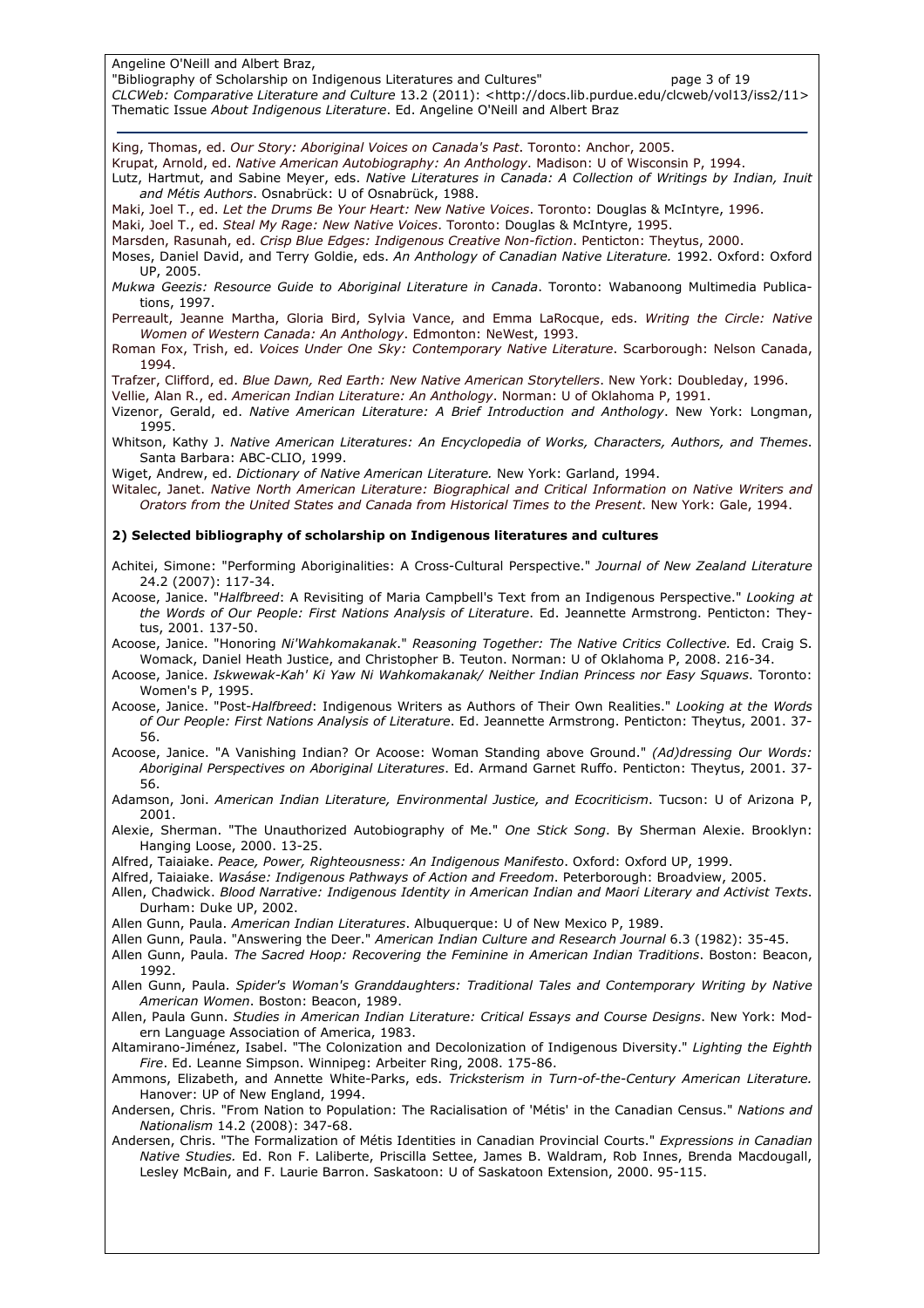"Bibliography of Scholarship on Indigenous Literatures and Cultures" page 4 of 19

CLCWeb: Comparative Literature and Culture 13.2 (2011): <http://docs.lib.purdue.edu/clcweb/vol13/iss2/11> Thematic Issue About Indigenous Literature. Ed. Angeline O'Neill and Albert Braz

Andrews, Jennifer. "Framing The Book of Jessica: Transformation and the Collaborative Process in Canadian Theatre." English Studies in Canada 22.3 (1996): 297-313.

Andrews, Jennifer. "Humouring the Border at the End of the Millennium: Constructing an English Canadian Humour Tradition for the Twentieth Century and Beyond." Essays on Canadian Writing 71 (2000): 140-49.

Andrews, Jennifer. "Irony, Métis Style: Reading the Poetry of Marilyn Dumont and Gregory Scofield." Canadian Poetry 50 (2002): 6-31.

Andrews, Jennifer. "Reading Thomas King's Green Grass, Running Water: Border-Crossing Humour." English Studies in Canada 28.1 (2002): 91-116.

Andrews, Scott. "Ceci n'est pas un Indien." World Literature Today 84.4 (2010): 48-51.

Angmarlik, Pauloosie, Peter Kulchyski, Don McCaskill, and David Newhouse, eds. In the Words of Elders: Aboriginal Cultures in Transition. Toronto: U of Toronto P, 1999.

Anzaldúa, Gloria. Borderlands / La Frontera: The New Mestiza. San Francisco: Spinsters, 1987.

Appleford, Robert. "The Desire to Crunch Bone: Daniel David Moses and the 'True-Real' Indian." Canadian Theatre Review 77 (1993): 21-26.

- Appleford, Robert. "Making Relations Visible in Native Canadian Performance." Re-visions of Marginality in Australian and English-Canadian Drama. Ed. Marc Maufort and Franca Bellarsi. Bern: Peter Lang, 2001. 233- 46.
- Arac, Jonathan. "Global and Babel: Language and Planet in American Literature." Shades of the Planet: American Literature as World Literature. Ed. Wai Chee Dimock and Lawrence Buell. Princeton: Princeton UP, 2007. 19-38.

Armstrong, Jeannette C. "Keepers of the Earth." Ecopsychology: Restoring the Earth, Healing the Mind. Ed. Theodore Roszak, Mary E. Gomes, and Allen D. Kanner. San Francisco: Sierra Club, 1995. 316-24.

- Armstrong, Jeannette C. "Land Speaking." Speaking for Generations: Native Writers on Writing. Ed. Simon Ortiz. Tucson: U of Arizona P, 1998. 179-94.
- Armstrong, Jeannette C., ed. Looking at the Words of Our People: First Nations Analysis of Literature. Penticton: Theytus, 1993.
- Atkinson, Maureen L. "The 'Accomplished' Odille Quintal Morison: Tsimshian Cultural Intermediary of Metlakatla, British Columbia." Recollecting: Lives of Aboriginal Women of the Canadian Northwest and Borderlands. Ed. Sarah Carter and Patricia McCormack. Edmonton: Athabasca UP, 2011. 135-56.
- Atwood, Margaret. "A Double-Bladed Knife: Subversive Laughter in Two Stories by Thomas King." Moving Targets: Writing with Intent, 1982-2004. By Margaret Atwood. Toronto: Anansi, 2004. 119-29.

Atwood, Margaret. Negotiating with the Dead: A Writer on Writing. 2000. Toronto: Anchor Canada, 2003.

Augustus, Camie. "The Montana Métis: Literature Review, History and Historiography." Histoires et identités métisses / Métis Histories and Identities. Ed. Denis Gagnon, Denis Combet, and Lise Gaboury-Diallo. Winnipeg: PU de Saint-Boniface, 2009. 227-51.

Axtell, James. After Columbus: Essays in the Ethnohistory of Colonial North America. Oxford: Oxford UP, 1985.

Baker, Marie Annharte. "Angry Enough to Spit but with Dry Lips It Hurts More than You Know." Canadian Theatre Review 68 (1991): 88-89.

Balme, Christopher. "Reading the Signs: A Semiotic Perspective on Aboriginal Theatre." Aratajara: Aboriginal Culture and Literature in Australia. Ed. Dieter Riemenschneider and Geoffrey V. Davis. Amsterdam: Rodopi, 1977. 149-64.

Barclay, Barry. Our Own Image. Auckland: Longman Paul, 1990.

Bataille, Gretchen M., ed. Native American Presentations: First Encounters, Distorted Images, and Literary Appropriations. Lincoln: U of Nebraska P, 2001.

Battiste, Marie, ed. Reclaiming Indigenous Voice and Vision. Vancouver: U of British Columbia P, 2000.

- Battiste, Marie, and James (Sa'ke'i) Youngblood Henderson. Protecting Indigenous Knowledge and Heritage: A Global Challenge. Saskatoon: Purich, 2000.
- Battiste, Marie, Lynne Bell, and L.M. Findlay. "Decolonizing Education in Canadian Universities: An Interdisciplinary, International, Indigenous Research Project." Canadian Journal of Native Education 26 (2002): 82-95.

Bellin, Joshua David. The Demon of the Continent: Indians and the Shaping of American Literature. Philadelphia: U of Philadelphia P, 2001.

Bennett, Susan. "Who Speaks?: Representations of Native Women in Some Canadian Plays." Canadian Journal of Drama and Theatre 1.2 (1991): 13-25.

Berkhofer, Robert F. The White Man's Indian: Images of the American Indian from Columbus to the Present. New York: Knopf, 1978.

Bernardin, Susan. "Alexie-Vision: Getting the Picture." World Literature Today 84.4 (2010): 52-55.

Berry, Susan. "Recovered Identities: Four Métis Artists in Nineteenth-Century Rupert's Land." Recollecting: Lives of Aboriginal Women of the Canadian Northwest and Borderlands. Ed. Sarah Carter and Patricia McCormack. Edmonton: Athabasca UP, 2011. 29-59.

Blaeser, Kimberly. "Native Literature: Seeking a Critical Center." Looking at the Words of Our People: First Nations Analysis of Literature. Ed. Jeannette Armstrong. Penticton: Theytus, 1993. 51-62.

Blaeser, Kimberly. "The New 'Frontier' of Native American Literature: Dis-Arming History with Tribal Humor." Native American Perspectives on Literature and History. Ed. Alan R. Velie. Norman: U of Oklahoma P, 1994. 37-50.

Baker, Marie Annharte. "Borrowing Enemy Language: A First Nation Woman's Use of English." West Coast Line 27.1 (1993): 59-66.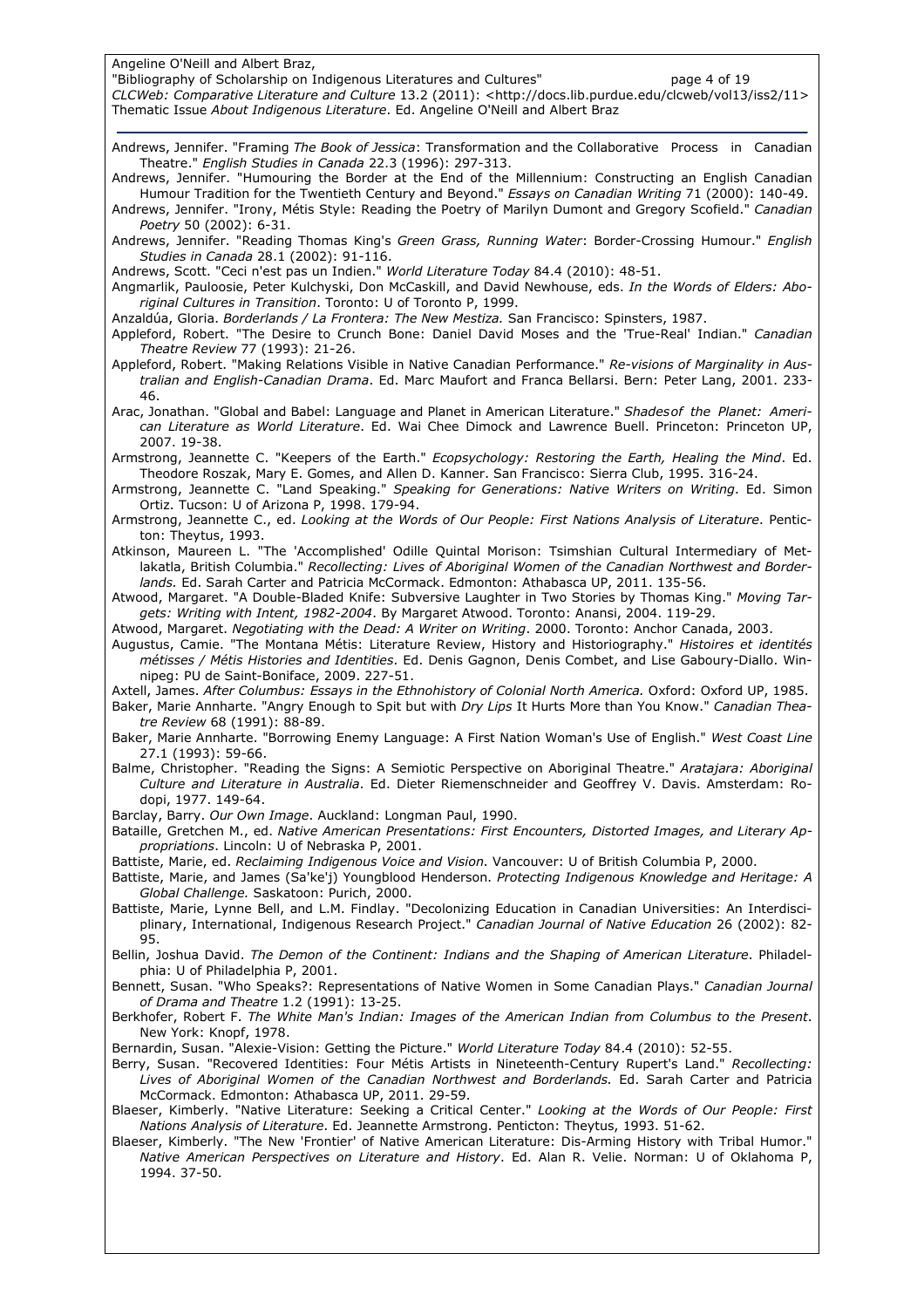Angeline O'Neill and Albert Braz, "Bibliography of Scholarship on Indigenous Literatures and Cultures" page 5 of 19 CLCWeb: Comparative Literature and Culture 13.2 (2011): <http://docs.lib.purdue.edu/clcweb/vol13/iss2/11> Thematic Issue About Indigenous Literature. Ed. Angeline O'Neill and Albert Braz Blaeser, Kimberly. "Writing Voices Speaking: Native Authors and an Oral Aesthetic." Talking on the Page: Editing Aboriginal Oral Texts. Ed. Laura J. Murray and Keren Rice. Toronto: U of Toronto P, 1999. 53-68. Blake, Dale S. "Inuit Autobiography: Challenging the Stereotypes." Ph.D. Dissertation. Edmonton: U of Alberta, 2000. Boardman, Kathleen A. "Autobiography as Collaboration: The Book of Jessica." Textual Studies in Canada 4 (1994): 28-39. Boudreau, Diane. Histoire de la littérature amérindienne au Québec. Oralité et écriture. Essai. Montréal: L'Hexagone, 1993. Bordewich, Fergus M. Killing the White Man's Indian: Reinventing Native Americans at the End of the Twentieth Century. New York: Doubleday, 1996. Borrows, John. Recovering Canada: The Resurgence of Aboriginal Law. Toronto: U of Toronto P, 2002. Bradford, Clare. "'Oh How Different!': Regimes of Knowledge in Aboriginal Texts for Children." The Lion and the Unicorn 27.2 (2003): 199-217. Bradford, Clare. "Place and Politics: Aboriginal Texts for Children." Viewpoint 10 (2002): 3-6. Bradford, Clare. Reading Race: Aboriginality in Australian Children's Literature. Carlton South: Melbourne UP, 2001. Bradford, Clare. Unsettling Narratives: Postcolonial Readings of Children's Literature. Waterloo: Wilfrid Laurier UP, 2007. Brant, Clare. "Native Ethics and Rules of Behaviour." Canadian Journal of Psychiatry 35.6 (1990): 534-39. Braz, Albert. "Collaborative Authorship and Indigenous Literatures." CLCWeb: Comparative Literature and Culture 13.2 (June 2011): <http://docs.lib.purdue.edu/clcweb/vol13/iss2/5>. Braz, Albert. The False Traitor: Louis Riel in Canadian Culture. Toronto: U of Toronto P, 2003. Braz, Albert. "Mutilated Selves: Pauline Melville, Mário de Andrade, and the Troubling Hybrid." Mosaic 40.4 (2007): 17-33. Braz, Albert. "The Prairie Adam: Dumont's Displacement of Riel in Contemporary Literature." Histoires et identités métisses / Métis Histories and Identities. Ed. Denis Gagnon, Denis Combet, and Lise Gaboury-Diallo. Winnipeg: PU de Saint-Boniface, 2009. 39-55. Braz, Albert. "The White Indian: Armand Garnet Ruffo's Grey Owl and the Spectre of Authenticity." Journal of Canadian Studies 36.4 (2001-2002): 171-87. Braz, Albert. "Whitey in the Woodpile: The Problem of European Ancestry in Métis Literature." Trans/American, Trans/Oceanic, Trans/lation: Issues in International American Studies. Ed. Susana Araújo, João Ferreira Duarte, and Marta Pacheco Pinto. Newcastle upon Tyne: Cambridge Scholars, 2010. 151-61. Brennan, Jonathan, ed. When Brer Rabbit Meets Coyote: African-Native American Literature. Chicago: U of Illinois P, 2003. Brill de Ramirez, Susan Berry. Native American Life-History Narratives: Colonial and Postcolonial Navajo Ethnography. Albuquerque: U of New Mexico P, 2007. Brooks, Lisa. "Digging at the Roots: Locating an Ethical, Native Criticism." Reasoning Together: The Native Critics Collective. Ed. Craig S. Womack, Daniel Heath Justice, and Christopher B. Teuton. Norman: U of Oklahoma P, 2008. 234-64. Brotherston, Gordon, and Lúcia de Sá. "First Peoples of the Americas and Their Literature." CLCWeb: Comparative Literature and Culture 4.2 (2002): <http://docs.lib.purdue.edu/clcweb/vol4/iss2/3>. Brown, Alanna Kathleen. "Looking through the Glass Darkly: The Editorialized Mourning Dove." New Voices in Native American Literary Criticism. Ed. Arnold Krupat. Washington: Smithsonian, 1993. 274-90. Brown, Jennifer S.H. "Frances Nickawa: 'A Gifted Interpreter of the Poetry of Her Race'." Recollecting: Lives of Aboriginal Women of the Canadian Northwest and Borderlands. Ed. Sarah Carter and Patricia McCormack. Edmonton: Athabasca UP, 2011. 263-85. Brumble, H. David III. American Indian Autobiography. Berkeley: U of California P, 1988. Buell, Lawrence. "Ecoglobalist Affects: The Emergence of U.S. Environmental Imagination on a Planetary Scale." Shades of the Planet: American Literature as World Literature. Ed. Wai Chee Dimock and Lawrence Buell. Princeton: Princeton UP, 2007. 227-48. Burgos, Elizabeth. Me llamo Rigoberta Menchú y así me nació la consciencia. 1985. Mexico City: Siglo veintiuno, 2000. Burgos, Elizabeth. "The Story of a Testimonio." Trans. Robert Austin. Latin American Perspectives 26.6 (1999): 53-63. Caldeira, Isabel. "Who Was Tituba? Transoceanic Crossings and Creative Translations." Trans/American, Trans/Oceanic, Trans/lation: Issues in International American Studies. Ed. Susana Araújo, João Ferreira Duarte, and Marta Pacheco Pinto. Newcastle upon Tyne: Cambridge Scholars, 2010. 129-40. Cáliz-Montoro, Carmen. Writing from the Borderlands: A Study of Chicano, Afro-Caribbean and Native Literatures in North America. Toronto: Tsar, 2000 Campbell, Maria. "Maria Campbell." Contemporary Challenges: Conversations with Canadian Native Authors. Ed. Hartmut Lutz. Saskatoon: Fifth House, 1991. 41-65. Cardinal, Douglas, and Jeannette Armstrong. The Native Creative Process: A Collaborative Discourse between Douglas Cardinal and Jeannette Armstrong. Penticton: Theytus, 1991. Cardinal-Schubert, Joanne. "In the Red." Borrowed Power: Essays on Cultural Appropriation. Ed. Bruce Ziff and Pratima V. Rao. New Brunswick: Rutgers UP, 1997. 122-33. Cariou, Warren. "Epistemology of the Woodpile." University of Toronto Quarterly 71.4 (2002): 909-17.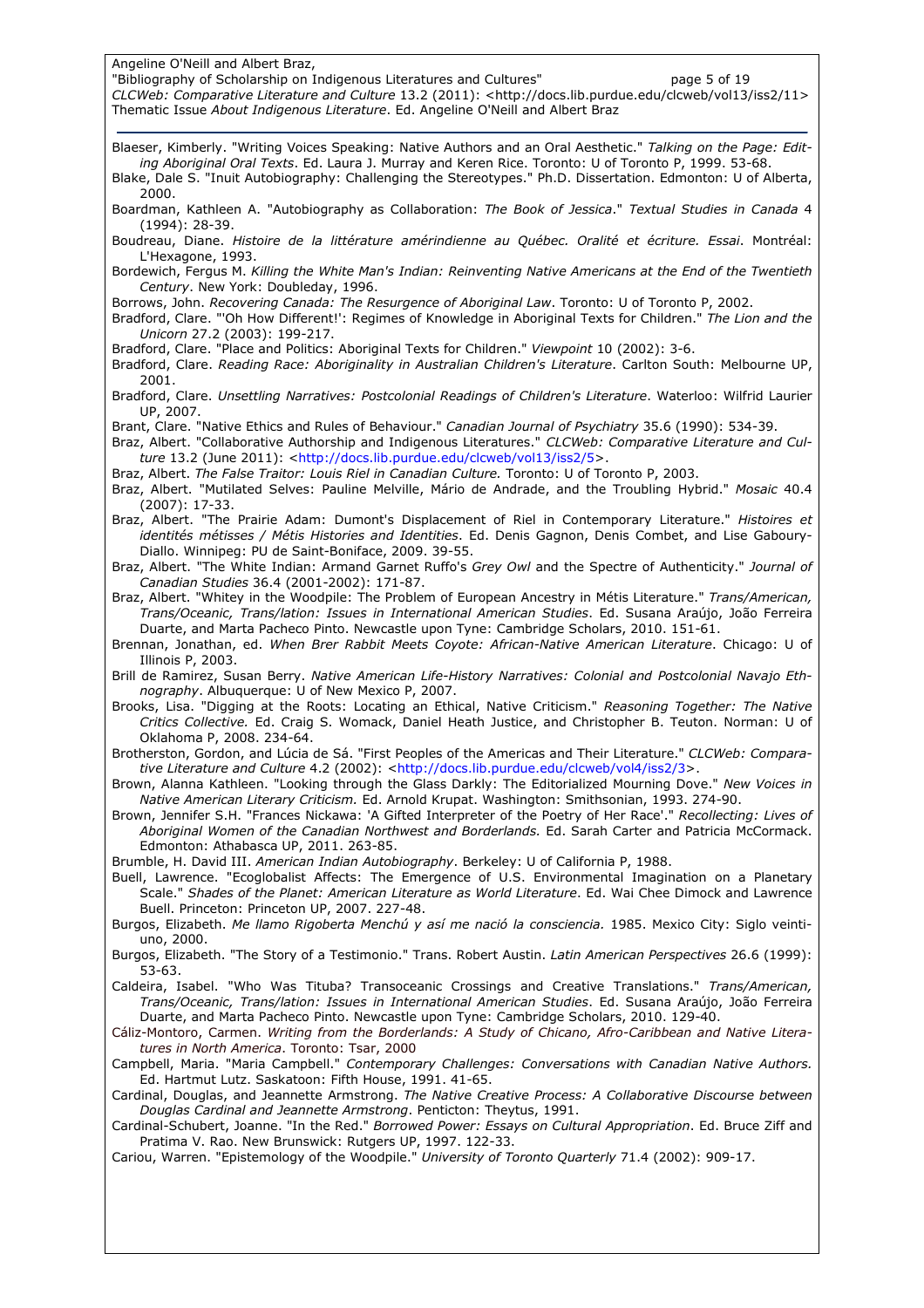"Bibliography of Scholarship on Indigenous Literatures and Cultures" page 6 of 19

CLCWeb: Comparative Literature and Culture 13.2 (2011): <http://docs.lib.purdue.edu/clcweb/vol13/iss2/11> Thematic Issue About Indigenous Literature. Ed. Angeline O'Neill and Albert Braz

Carlson, Nathan D. "Searching for Catherine Auger: The Forgotten Wife of the Wîhtikôw (Windigo)." Recollecting: Lives of Aboriginal Women of the Canadian Northwest and Borderlands. Ed. Sarah Carter and Patricia McCormack. Edmonton: Athabasca UP, 2011. 225-44.

Carr, Helen. Inventing the American Primitive: Politics, Gender, and the Representation of Native American Literary Traditions, 1789-1936. New York: New York UP, 1996.

Carrière, Marie, and Catherine Khordoc, eds. Comparing Migration: The Literatures of Canada and Québec. Bern: Peter Lang, 2008.

Carter, Sarah, and Patricia McCormack, eds. Recollecting: Lives of Aboriginal Women of the Canadian Northwest and Borderlands. Edmonton: Athabasca UP, 2011.

Casey, Maryrose. "Siting Themselves: Indigenouos Australian Theatre Companies." Siting the Other: Re-visions of Marginality in Australian and English-Canadian Drama. Ed. Marc Maufort and Franca Bellarsi. Bern: Peter Lang, 2001. 53-68.

Certeau, Michel de. "Politics of Silence: The Long March of the Indians." Heterologies: Discourse on the Other. Minneapolis: U of Minnesota P, 1986. 225-33.

Chester, Blanca, and Valerie Dudoward. "Journeys and Transformations." Textual Studies in Canada 1 (1991): 156-77.

Cheyfitz, Eric, ed. Columbia Guide to American Indian Literatures of the United States since 1945. New York: Columbia UP, 2005.

Cheyfitz, Eric. "The Postcolonial Predicament of Native American Studies." Interventions 4 (1997): 405-27.

Chamberlin, J. Edward. "Doing Things with Words: Putting Performance on the Page." Talking on the Page: Editing Aboriginal Oral Texts. Ed. Laura Murray and Keren Rice. Toronto: U of Toronto P, 1999. 69-90.

- Chamberlin, J. Edward. If This Is Your Land, Where Are Your Stories? Finding Common Ground. Toronto: Knopf, 2003.
- Chamberlin, J. Edward. The Harrowing of Eden: White Attitudes Toward North American Natives. Toronto: Fitzhenry and Whiteside, 1975.

Chapman, Abraham, ed. Views and Interpretations: A Gathering of Indian Memories, Symbolic Contexts and Literary Criticism. New York: New American Library, 1975.

Chow, Rey. "The Old/New Question of Comparison in Literary Studies: A Post-European Perspective." English Literary History 71 (2004): 289-311.

Chrisjohn, Roland, and Sherri Young, with Michael Maraun. The Circle Game: Shadows and Substance in the Indian Residential School Experience in Canada. Penticton: Theytus, 1997.

Chrisjohn, Roland, and Tanya Wasacase. "Half-Truths and Whole Lies: Rhetoric in the 'Apology' and the Truth and Reconciliation Commission." Response, Responsibility, and Renewal: Canada's Truth and Reconciliation Journey. Ed. Gregory Younging, Jonathan Dewar, and Mike DeGagné. Ottawa: Aboriginal Healing Foundation. 219-29.

Clements, Marie. "In the End You Are Made Accountable." Theatre and Autobiography: Writing and Performing Lives in Theory and Practice. Ed. Sherrill Grace and Jerry Wasserman. Vancouver: Talonbooks, 2006. 329-31.

Churchill, Ward. Indians Are Us?: Culture and Genocide in Native North America. Monroe: Common Courage P, 1994.

Clifford, James. "Indigenous Articulations." Cultural Rupture and Indigeneity: The Challenge of (Re)visioning "Place" in the Pacific. Ed. David Welchman Gegeo. Honolulu: U of Hawai'i P, 2001. 468-90.

Churchill, Ward. Fantasies of the Master Race: Literature, Cinema, and the Colonization of American Indians. San Francisco: City Lights, 1998.

Churchill, Ward, Norbert Hill, and Mary Ann Hill. "Media Stereotyping and Native Response: A Historical Overview." The Indian Historian 11.4 (1978): 45-56.

Collellmir, Dolores. "Australian Aboriginal Women Writers and the Process of Defining and Articulating Aboriginality." Caught Between Cultures: Women, Writing and Subjectivities. Ed. Elizabeth Russell. Amsterdam: Rodopi, 2002. 53-75.

Collett, Anne, and Dorothy Jones. "Two Dreamtimes: Representation of Indigeneity in the Work of Australian Poet Judith Wright and Canadian Artist Emily Carr." Kunapipi: Journal of Postcolonial Writing 26.2 (2004): 105-21.

Coltelli, Laura. Winged Words: American Indian Writers Speak. Lincoln: U of Nebraska P, 1990.

Cook-Lynn, Elizabeth. "The American Indian Fiction Writer: 'Cosmopolitanism, Nationalism, the Third World, and First Nation Sovereignty'." The Wicazo SA Review 9.2 (1993): 26-36.

Cook-Lynn, Elizabeth. "American Indian Intellectualism and the New Indian Story." American Indian Quarterly 20.1 (1996): 57-76.

Cook-Lynn, Elizabeth. Indian Hating in Modern America: A Voice from Tatekeya's Earth. Urbana: U of Illinois P, 2001.

Cook-Lynn, Elizabeth. Why I Can't Read Wallace Stegner and Other Essays: A Tribal Voice. Madison: U of Wisconsin P, 1996.

Cornell, George L. "The Imposition of Western Definitions of Literature on Indian Oral Traditions." The Native in Literature: Canadian and Comparative Perspectives. Ed. Thomas King, Cheryl Calver, and Helen Hoy. Toronto: ECW, 1987. 174-87.

Cornell, Stephen. The Return of the Native: American Indian Political Resurgence. Oxford: Oxford UP, 1988.

Corntassel, Jeff, Chaw-win-is, and T'lakwadzi. "Indigenous Storytelling, Truth-telling, and Community Approaches to Reconciliation." English Studies in Canada 35.1 (2008): 137-59.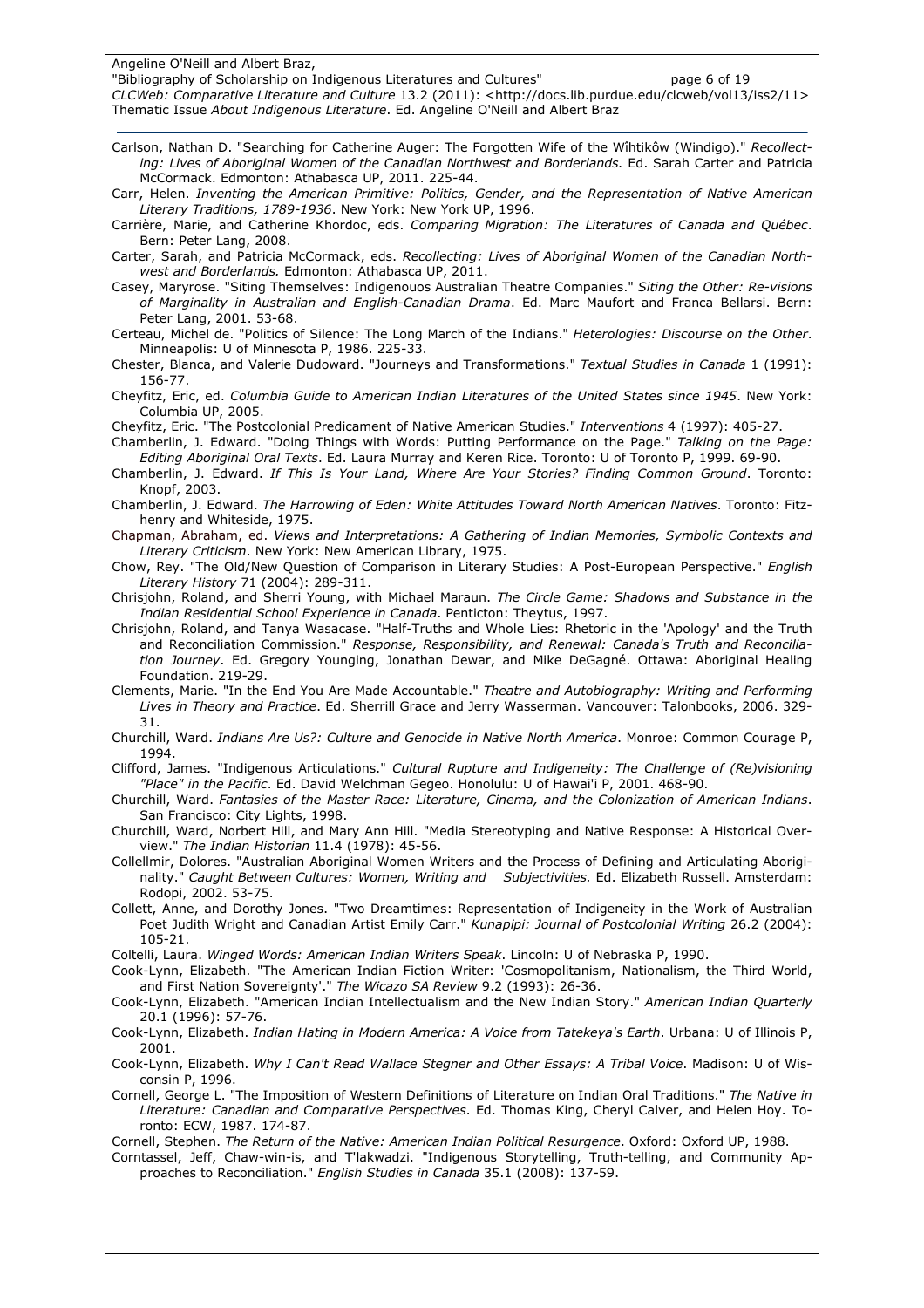"Bibliography of Scholarship on Indigenous Literatures and Cultures" page 7 of 19

CLCWeb: Comparative Literature and Culture 13.2 (2011): <http://docs.lib.purdue.edu/clcweb/vol13/iss2/11> Thematic Issue About Indigenous Literature. Ed. Angeline O'Neill and Albert Braz

Cruikshank, Julie. Life Lived like a Story: Life Stories of Three Yukon Native Elders. Lincoln: U of Nebraska P, 1990.

Curtin, Philip. "Depth, Span, and Relevance." American Historical Review 89 (1984): 1-9.

Damm, Kateri. "Says Who: Colonialism, Identity and Defining Indigenous Literature." Looking at the Words of Our People: First Nations Analysis of Literature. Ed. Jeannette Armstrong. Penticton: Theytus, 1993. 10- 26.

Damrosch, David. "Rigoberta Menchú in Print." What Is World Literature? Princeton: Princeton UP, 2003. 231- 59.

Davie, Penelope: "Are You Talking to Me? Hailing the Reader in Indigenous Children's Literature." Papers: Explorations into Children's Literature 16.2 (December 2006): 112-17.

Dearborn, Mary V. Pocahontas's Daughters: Gender and Ethnicity in American Culture. Oxford: Oxford UP, 1986.

Deloria, Philip J. "American Indians, American Studies, and the ASA." American Quarterly 55 (2003): 669-80.

Deloria, Philip J. Playing Indian. New Haven: Yale UP, 1998.

Deloria, Vine, Jr. God Is Red: A Native View of Religion. Golden, Colorado: Fulcrum, 2003.

Deloria, Vine, Jr. "Intellectual Self-Determination and Sovereignty: Looking at the Windmills in Our Minds." Wicazo Sa Review 13.1 (1998): 25-31.

Deloria, Vine, Jr., and Clifford M. Lytle. The Nations Within: The Past and Future of American Indian Sovereignty. Austin: U of Texas P, 1998.

DePasquale, Paul, Renate Eigenbrod, and Emma LaRocque, eds. Across Cultures / Across Borders: Canadian Aboriginal and Native American Literatures. Peterborough: Broadview, 2010.

Derounian-Stodola, Kathryn Zabelle, and James Arthur Levernier. The Indian Captivity Narrative: 1550-1900. New York: Twayne, 1993.

Dickason, Olive Patricia. Canada's First Nations: A History of Founding Peoples from Earliest Times. Toronto: Oxford UP, 1997.

Dimock, Wai Chee. "Planet and America, Set and Subset." Shades of the Planet: American Literature as World Literature. Ed. Wai Chee Dimock and Lawrence Buell. Princeton: Princeton UP, 2007. 16.

DiNova, Joanne R. Spiraling Webs of Relation: Movements toward an Indigenist Criticism. New York: Routledge, 2005.

Dippie, Brian W. The Vanishing American: White Attitudes and U.S. Indian Policy. Lawrence: UP of Kansas, 1982.

Donovan, Kathleen M. Feminist Readings of Native American Literature: Coming to Voice. Tucson: U of Arizona P, 1998.

Dorrell, Matthew. "From Reconciliation to Reconciling: Reading What 'We Now Recognize' in the Government of Canada's 2008 Residential Schools Apology." English Studies in Canada 35.1 (2008): 27-.

Dorris, Michael. "Native American Literature in Ethnohistorical Context." College English 41 (1979): 147-45.

Dorris, Michael. Paper Trail. New York: Harper Perennial, 1995.

Dumont, Marilyn. "Popular Images of Nativeness." Looking at the Words of Our People: First Nations Analysis of Literature. Ed. Jeannette Armstrong. Penticton: Theytus, 2001. 45-50.

Dundstone, Bill. "Mudrooroo: The Politics of Aboriginal Perfromance and Aboriginal Sovereignty." (Post)Colonial Stages: Critical and Creative Views on Drama, Theatre and Performance. Ed. Helen Gilbert. London: Dangaroo, 1989. 89-99.

Dobson, Kit. "Indigeneity and Diversity in Eden Robinson's Work." Canadian Literature 20.1 (2009): 54-67.

Durnin, Katherine. "Indigenous Literature and Comparability." CLCWeb: Comparative Literature and Culture 13.2 (2011): <http://docs.lib.purdue.edu/clcweb/vol13/iss2/2>

Egan, Susanna. "The Book of Jessica: The Healing Circle of a Woman's Autobiography." Canadian Literature 144 (1995): 10-26.

Eigenbrod, Renate. "Goodbye, Wild Indian." Canadian Literature 191 (2006): 199-201.

Eigenbrod, Renate. "The Legacy of the Wrong Story: Aboriginal Writers Challenge the Canadian 'Sorry Discourse'." Global Realignments and the Canadian Nation in the Third Millennium. Ed. Karin Ikas. Wiesbaden: Harrassowitz 2010. 107-26.

Eigenbrod, Renate. "Not Just a Text: 'Indigenizing' the Study of Indigenous Literatures." Creating Community: A Roundtable on Aboriginal Literatures. Ed. Renate Eigenbrod and Jo-Ann Episkenew. Penticton: Theytus, 2002. 69-87.

Eigenbrod, Renate. Travelling Knowledges: Positioning the Im/Migrant Reader of Aboriginal Literatures in Canada. Winnipeg: U of Manitoba P, 2005.

Eigenbrod, Renate, and Jo-Ann Episkenew, eds. Creating Community: A Roundtable on Aboriginal Literatures. Ed. Renate Eigenbrod and Jo-Ann Episkenew. Brandon: Bearpaw/ Penticton: Theytus, 2002.

Episkenew, Jo-Ann. "Socially Responsible Criticism: Aboriginal Literature, Ideology, and the Literary Canon." Creating Community: A Roundtable on Aboriginal Literatures. Ed. Renate Eigenbrod and Jo-Ann Episkenew. Penticton: Theytus, 2002. 51-68.

Episkenew, Jo-Ann. Taking Back Our Spirits: Indigenous Literature, Public Policy, and Healing. Winnipeg: U of Manitoba P, 2009.

Ermine, Willie. "Aboriginal Epistemology." First Nations Education in Canada: The Circle Unfolds. Ed. Marie Battiste and Jean Barman. Vancouver: U of British Columbia P, 1995. 101-12.

Fagan, Kristina. "Teasing, Tolerating, Teaching: Laughter and Community in Native Literature." Me Funny. Ed. Drew Hayden Taylor. Vancouver: Douglas and McIntyre, 2005. 23-46.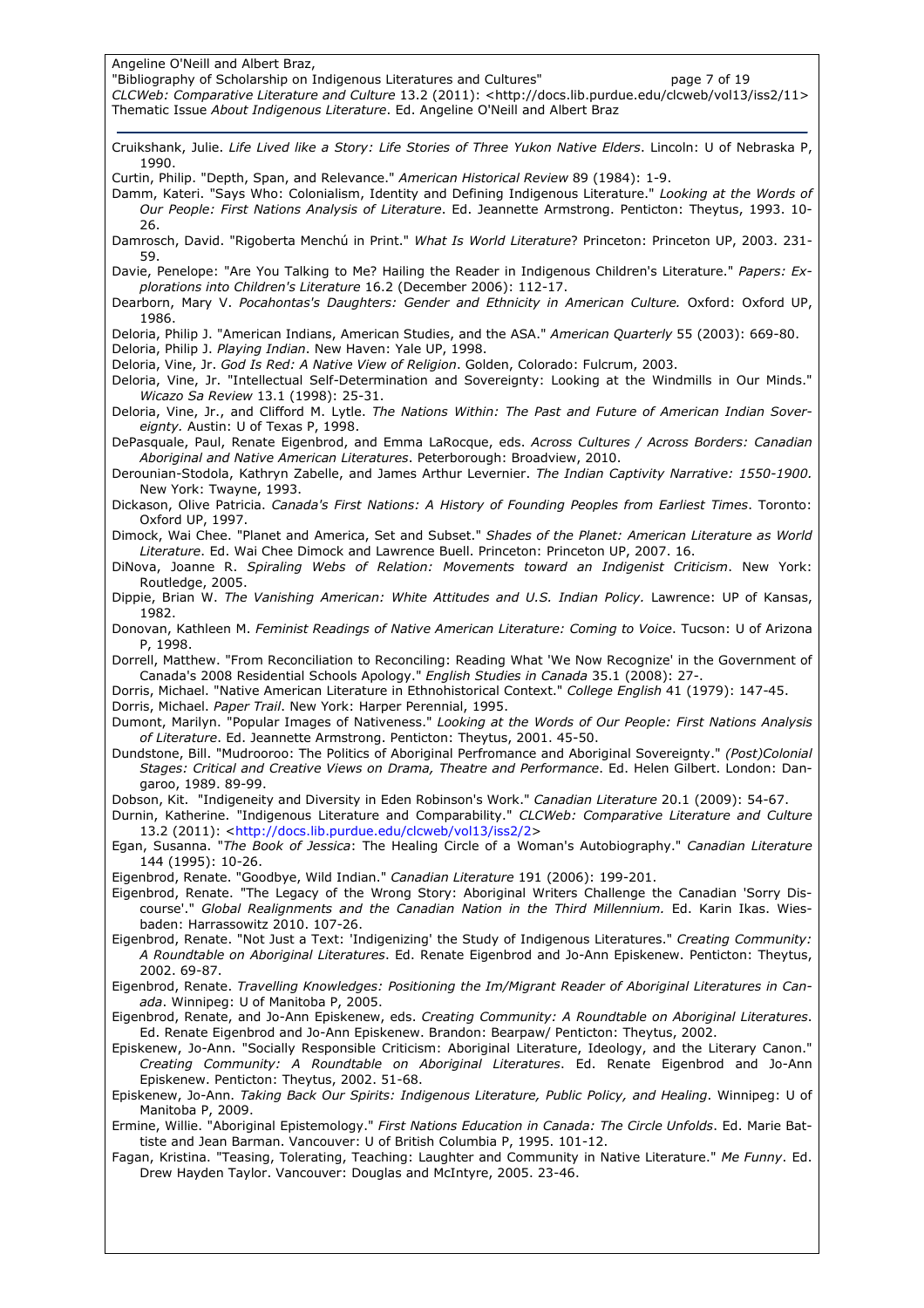"Bibliography of Scholarship on Indigenous Literatures and Cultures" page 8 of 19

CLCWeb: Comparative Literature and Culture 13.2 (2011): <http://docs.lib.purdue.edu/clcweb/vol13/iss2/11> Thematic Issue About Indigenous Literature. Ed. Angeline O'Neill and Albert Braz

Fagan, Kristina. "Weesageechak Meets the Weetigo: Storytelling, Humour, and Trauma in the Fiction of Richard Van Camp, Tomson Highway, and Eden Robinson." Journal of Canadian Studies 34.1 (2009): 204-26.

- Fagan, Kristina, and Sam McKegney. "Circling the Question of Nationalism in Aboriginal Canadian Literature and Its Study." Review: Literature and Arts of the Americas 41.1 (2008): 31-42.
- Fagan, Kristina, Stephanie Danyluk, Bryce Donaldson, Amelia Horsburgh, Robyn Moore, and Martin Winquist. "Reading the Reception of Maria Campbell's Halfbreed." Canadian Journal of Native Studies 29.1-2 (2009): 257-81.
- Fagan, Kristina, Daniel Heath Justice, Keavy Martin, Sam McKegney, Deanna Reder, and Niigonwendom James Sinclair. "Canadian Indian Literary Nationalism?: Critical Approaches in Canadian Indigenous Contexts. A Collaborative Interlogue." Canadian Journal of Native Studies 29.1-2 (2009): 19-44.
- Fee, Margery. "Romantic Nationalism and the Image pf Native People in Contemporary English-Canadian Literature." The Native in Literature: Canadian and Comparative Perspectives. Ed. Thomas King, Cheryl Calver, and Helen Hoy. Toronto: ECW, 1987. 15-33.
- Fee, Margery. "Travelling in Indian Country." Canadian Literature 191 (2006): 196-98.
- Fee, Margery. "What Use Is Ethnicity to Native Peoples?" Canadian Review of Comparative Literature 22.3-4 (1995): 683-91.
- Fee, Margery. "Writing Orality: Interpreting Literature in English by Aboriginal Writers in North America, Australia and New Zealand." Journal of Intercultural Studies 18.1 (1997): 23-39.
- Fee, Margery, and Lynette Russell. "'Whiteness' and 'Aboriginality' in Canada and Australia: Conversations and Identities." Feminist Theory 8 (2007): 187-208.
- Filewood, Alan. "Receiving Aboriginality: Tomson Highway and the Crisis of Cultural Authenticity." Theatre Journal 46 (1994): 363-73.
- Findlay, Len. "Always Indigenize! The Radical Humanities in the Postcolonial Canadian University." Ariel: A Review of International Literature 31.1 (2000): 307-26.
- Findlay, Len. "Intent for a Nation." English Studies in Canada 30.2 (2004): 39-48.
- Fischer, Gerhard, ed. The Mudrooroo/Müller Project: A Theatrical Casebook. Sydney: New South Wales UP, 1993.
- Fisher, Jean. "In Search of the 'Inauthentic': Disturbing Signs in Contemporary Native Art." Art Journal (Fall 1992): 44-50.
- Forbes, Jack D. "Intellectual Self-Determination and Sovereignty: Implications for Native Studies and Native Intellectuals." Wicazo Sa Review 13.1 (1998): 11-23.
- Foster, Tol. "Of One Blood: An Argument for Relations and Regionality in Native American Literary Studies." Reasoning Together: The Native Critics Collective. Ed. Craig S. Womack, Daniel Heath Justice, and Christopher B. Teuton. Norman: U of Oklahoma P, 2008. 265-302.
- Francis, Daniel. The Imaginary Indian: the Image of the Indian in Canadian Culture. Vancouver: Arsenal Pulp, 1992.
- Freeman, Robin. "'We Must Be Gatekeepers': Editing Indigenous Writing." New Writing: The International Journal for the Practice and Theory of Creative Writing 6.2 (2009): 133-49.
- Garneau, David. "Contemporary Métis Art as Métissage." Histoires et identités métisses / Métis Histories and Identities. Ed. Denis Gagnon, Denis Combet, and Lise Gaboury-Diallo. Winnipeg: PU de Saint-Boniface, 2009. 377-98.
- Garroute, Eva. Real Indians: Identity and the Survival of Native America. Berkeley: U of California P, 2003.
- Gelder, Ken, and Jane M. Jacobs. Uncanny Australia: Sacredness and Identity in a Postcolonial Nation. Carlton: Melbourne UP, 1998.
- Gibert, Teresa. "The Politics and Poetics of Thomas King's Textual Hauntings." Postcolonial Ghosts / Fantômes Post-Coloniaux. Eds. Melanie Joseph-Vilain and Judith Misrahi Barak. Montpellier: U de la Méditerranée, 2009. 253-68.
- Gilbert, Helen. "Contemporary Aboriginal Theater." Cambridge History of Canadian Literature. Ed. Coral Ann Howells, and Eva-Marie Kröller. Cambridge: Cambridge UP, 2009. 518-35.
- Glaap, Albert-Reiner. "Drew Hayden Taylor's Dramatic Career." Siting the Other: Re-visions of Marginality in Australian and English-Canadian Drama. Ed. Marc Maufort and Franca Bellarsi. Bern: Peter Lang, 2001. 217-32.
- Gleeson, Kristin L. "Blazing Her Own Trail: Anahareo's Rejection of Euro-Canadian Stereotypes." Recollecting: Lives of Aboriginal Women of the Canadian Northwest and Borderlands. Ed. Sarah Carter and Patricia McCormack. Edmonton: Athabasca UP, 2011. 287-311.
- Godard, Barbara. "Listening for the Silence: Native Women's Traditional Narratives." The Native in Literature: Canadian and Comparative Perspectives. Ed. Thomas King, Cheryl Calver, and Helen Hoy. Toronto: ECW, 1987. 133-58.
- Godard, Barbara. "The Politics of Representation: Some Native Canadian Women Writers." Native Writers in Canada Writing: Canadian Literature Special Issue. Ed. William H. New. Vancouver: U of British Columbia P, 1990. 183-225.
- Goldie, Terry. "Fresh Canons: The Native Canadian Example." English Studies in Canada 17.4 (1991): 373-84. Goldie, Terry. Fear and Temptation: The Image of the Indigene in Canadian, Australian, and New Zealand Literature. Montréal: McGill-Queen's UP, 1989.
- Goldie, Terry. "Fresh Canons: The Native Canadian Example." English Studies in Canada 17.4 (1991): 373-84.
- Goldie, Terry. "Semiotic Control: Native Peoples in Canadian Literature in English." Studies on Canadian Literature: Introductory and Critical Essays. Ed. Arnold Davidson. New York: Modern Language Association of America, 1990. 110-23.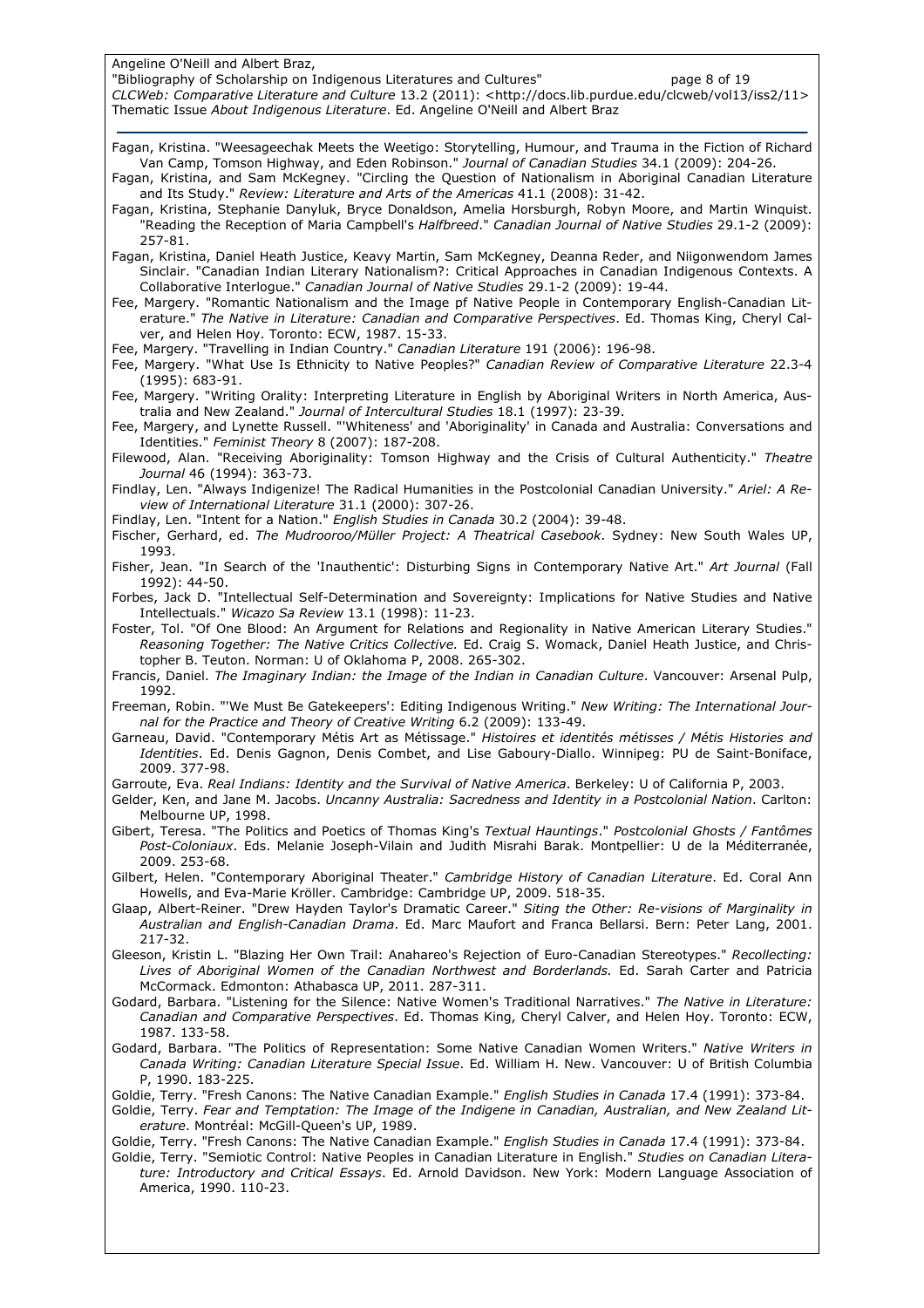Angeline O'Neill and Albert Braz, "Bibliography of Scholarship on Indigenous Literatures and Cultures" page 9 of 19 CLCWeb: Comparative Literature and Culture 13.2 (2011): <http://docs.lib.purdue.edu/clcweb/vol13/iss2/11> Thematic Issue About Indigenous Literature. Ed. Angeline O'Neill and Albert Braz Gooder, Haydie, and Jane M. Jacobs. "'On the Border of the Unsayable': The Apology in Postcolonizing Australia." Interventions: International Journal of Postcolonial Studies 2 (2000): 229-47. Goulet, Jean-Guy A. Ways of Knowing: Experience, Knowledge and Power among the Dene Tha. Lincoln: U of Nebraska P, 1998. Gorman, Sean. "A Textual Exploration of Fogarty." CLCWeb: Comparative Literature and Culture 13.2 (2011): <http://docs.lib.purdue.edu/clcweb/vol13/iss2/8>. Grant, Agnes. "Contemporary Native Women's Voices in Literature." Canadian Literature 124-125 (1990): 124- 31. Grauer, Lally, and Armand Garnet Ruffo. "Indigenous Writing: Poetry and Prose." Cambridge History of Canadian Literature. Ed. Coral Ann Howells, and Eva-Marie Kröller. Cambridge: Cambridge UP, 2009. 499-517. Gray, Susan Elaine. "Pakwâciskwew: A Reacquaintance with the Wilderness Woman." Recollecting: Lives of Aboriginal Women of the Canadian Northwest and Borderlands. Ed. Sarah Carter and Patricia McCormack. Edmonton: Athabasca UP, 2011. 245-59. Green, Rayna. "The Pocahontas Perplex: The Image of Indian Women in American Culture." Sweetgrass (1984): 17-23. Green, Rayna. "The Tribe Called Wannabee: Playing Indian in America and Europe." Folklore 99.1 (1988): 30-55. Griffiths, Linda. "I Am a Thief… Not Necessarily Honourable Either." Theatre and Autobiography: Writing and Performing Lives in Theory and Practice. Ed. Sherrill Grace and Jerry Wasserman. Vancouver: Talonbooks, 2006. 301-5. Griffiths, Linda, and Maria Campbell. The Book of Jessica: A Theatrical Transformation. Toronto: Coach House, 1989. Groening Smith, Laura. Listening to Old Woman Speak: Natives and alterNatives in Canadian Literature. Montréal: McGill-Queen's UP, 2004. Hafen, P. Jane. "A Cultural Duet: Zitkala Sa and the Sun Dance Opera." Great Plains Quarterly 18.2 (1998): 102-11. Hafen, P. Jane. "Indigenous Peoples and Place." A Companion to the Regional Literatures of America. Ed. Charles L. Crow. Malden: Blackwell, 2003. 154-70. Hafen, P. Jane. "Rock and Roll, Redskins, and Blues in Sherman Alexie's Work." Studies in American Indian Literatures: The Journal of the Association for the Study of American Indian Literatures 9.4 (1997): 71-78. Hafsteinsson, Sigurjón Baldur, and Marian Bredin, eds. Indigenous Screen Cultures in Canada. Winnipeg: U of Manitoba P, 2010. Halfe, Louise Bernice. Blue Marrow. Toronto: McClelland and Stewart, 1998. Hanson, Allan. "Art and the Maori Construction of Reality." Art and Artists of Oceania. Ed. Sydney Mead and Bernie Kernot. Palmerston North: Dunmore, 1983. 210-24. Hanson, Allan. "When the Map Is the Territory." Structure and Cognition in Art. Ed. Dorothy Washburn. Cambridge: Cambridge UP, 1983. 74-89. Harding, Sophie G. Our Words, Our Revolutions: Di/verse Voices of Black Women, First Nations Women, and Women of Colour in Canada. Toronto: Inanna, 2000. Harjo, Joy. "In Honor of Patricia Grace." World Literature Today 83.3 (2009): 34-36. Harjo, Joy, and Gloria Bird, eds. Reinventing the Enemy's Language: Contemporary Native Women's Writing of North America. New York: Norton, 1997. Hawkins, Jean. Bridging Two Worlds: Aboriginal English and Crosscultural Understanding. St. Lucia: U of Queensland P, 1994. Healy, J.J. "Wrestling with White Spirits: The Uses and Limits of Modernism and Postmodernism in Aboriginal and Native American Literary Contexts." Australian and New Zealand Studies in Canada 12 (1994): 31-50. Heiss, Anita. "Writing Aboriginality: Authors on 'Being Aboriginal." A Companion to Australian Literature since 1900. Ed. Nicholas Birns and Rebecca McNeer. Rochester: Camden House, 2007. 41-59. Henderson, James (Sakej) Youngblood. "Sui Generis and Treaty Citizenship." Citizenship Studies 6.4 (2002): 414-40. Henderson, Jennifer, and Pauline Wakeham. "Colonial Reckoning, National Reconciliation?: Aboriginal Peoples and the Culture of Redress in Canada." English Studies in Canada 35.1 (2008): 1-26. Henighan, Stephen. When Words Deny the World: The Reshaping of Canadian Writing. Erin: Porcupine's Quill, 2002. Hennessy, Rosemary. "'Indigenize' as Concept and Practice: A Post-NAFTA North-South Mexico Example." English Studies in Canada 30.3 (2004): 29-38. Hertzberg, Hazel W. The Search for an American Indian Identity: Modern Pan-American Indian Identity. Syracuse: Syracuse UP, 1971. Highway, Tomson. Comparing Mythologies. Ottawa: U of Ottawa P, 2003. Highway, Tomson. "Fact Does Not Interest Me Near as Much as Fantasy." Theatre and Autobiography: Writing and Performing Lives in Theory and Practice. Ed. Sherrill Grace and Jerry Wasserman. Vancouver: Talonbooks, 2006. 301-5. Highway, Tomson. "Should Only Native Actors Have the Right to Play Native Roles?" Prairie Fire 22.3 (2001): 20-26. Highway, Tomson. "Why Cree Is the Funniest of All Languages." Me Funny. Ed. Drew Hayden Taylor. Vancouver: Douglas and McIntyre, 2005. 159-68. Hilden, Patricia Penn. "De-colonizing the (Women's) Mind." When Nickels Were Indians: An Urban-Mixed-Blood Story. Washington: Smithsonian, 1995. 157-77.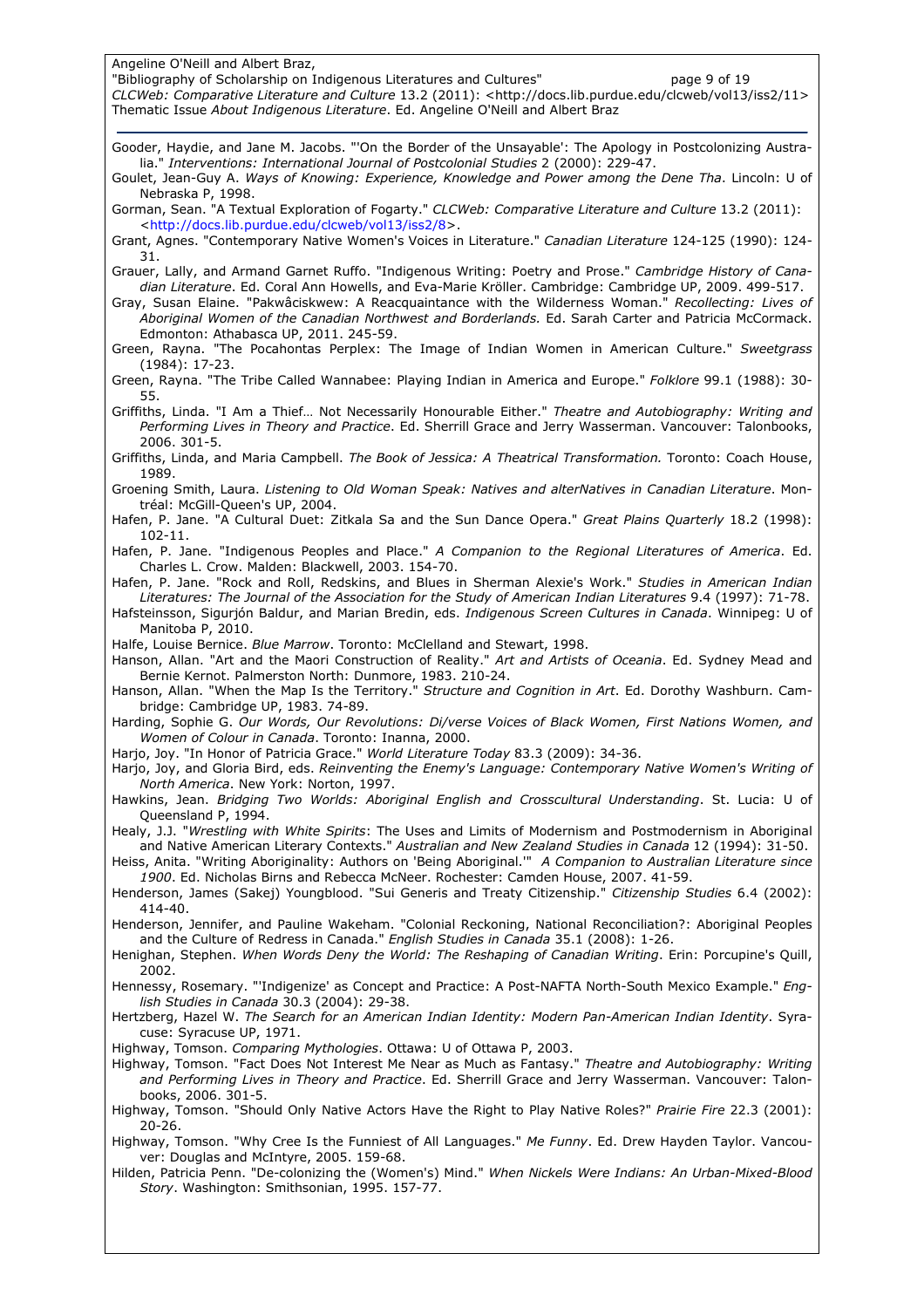"Bibliography of Scholarship on Indigenous Literatures and Cultures" page 10 of 19

CLCWeb: Comparative Literature and Culture 13.2 (2011): <http://docs.lib.purdue.edu/clcweb/vol13/iss2/11> Thematic Issue About Indigenous Literature. Ed. Angeline O'Neill and Albert Braz

Hobson, Geary. "The Rise of the White Shaman as a New Version of Cultural Imperialism." The Remembered Earth: An Anthology of Contemporary Native American Literature. Ed. Geary Hobson. Albuquerque: U of New Mexico P, 1980. 100-08.

Hopper, Sabina Paula. "Re-Reading Lionel Fogarty: An Attempt to Feel into Texts Speaking of Decolonisation." Southerly: A Review of Australian Literature 62.2 (2002): 45-64.

Hoy, Helen. How Should I Read These? Native Women Writers in Canada. Toronto: U of Toronto P, 2001.

Huang, Hsinya. "Towards Transnational Native American Literary Studies." CLCWeb: Comparative Literature and Culture 13.2 (2011): <http://docs.lib.purdue.edu/clcweb/vol13/iss2/6>.

Hulan, Renée. Northern Experience and the Myths of Canadian Culture. Montréal: McGill-Queen's UP, 2002.

Hulan, Renée. "Some Thoughts on 'Integrity and Intent' and Teaching Native Literature." Essays on Canadian Writing 63 (1998): 210-30.

Hulan, Renée, and Linda Warley. "Cultural Literacy, First Nations, and the Future of Canadian Literary Studies." Journal of Canadian Studies 34.3 (1999): 59-86.

Hulan, Renée, ed. Native North America: Critical and Cultural Perspectives. Toronto: ECW, 1999.

Huhndorf, Shari. "From the Turn of the Century to the New Age: Playing Indian, Past and Present." As We Are Now: Mixblood Essays on Race and Identity. Ed. William Penn. Berkeley: U of California P, 1997. 181-98. Hunhdorf, Shari. Going Native: Indians in the American Cultural Imagination. Ithaca: Cornell UP, 2001.

Hunhdorf, Shari. "Indigeneity, Colonialism, and Literary Studies: A 'Transdisciplinary, Oppositional Politics of Reading'." English Studies in Canada 30.2 (2004): 29-38.

Hunhdorf, Shari. "Literature and the Politics of Native American Studies." PMLA: Publications of the Modern Language Association of America 120.5 (2005): 1618-27.

Hunhdorf, Shari. Mapping the Americas: The Transnational Politics of Contemporary Native Culture. Ithaca: Cornell UP, 2009.

Hunsaker, Steven V. Autobiography and National Identity in the Americas. Charlottesville: UP of Virginia, 1999.

Ihimaera, Witi. Where's Waari? A History of the Maori through the Short Story. Auckland: Reed, 2000.

Isernhagen, Hartwig. Momaday, Vizenor, Armstrong: Conversations on American Indian Writing. Norman: U of Oklahoma P, 1999.

Jacklin, Michael. "Collaboration and Resistance in Indigenous Life Writing." Australian Canadian Studies 20.1 (2002): 27-45.

Jacobs, Margaret D. White Mother to a Dark Race: Settler Colonialism, Materialism, and the Removal of Indigenous Children in the American West and Australia, 1880-1940. Lincoln: U of Nebraska P, 2009.

Jahner, Elaine. "A Critical Approach to American Indian Literature." Studies in American Indian Literature: Critical Essays and Course Designs. Ed. Paula Gunn Allen. New York: Modern Language Association of America, 1983. 211-24.

Jahner, Elaine. "Knowing All the Way Down to Fire." Feminist Measures: Soundings in Poetry and Theory. Ed. Lynn Keller and Cristanne Miller. Ann Arbor: U of Michigan P, 1994. 168-83.

Jaimes, M. Annette. "American Indian Studies: An Overview and Prospectus." Wicazo Sa Review 1.2 (1985): 15-21.

Jaimes Guerrero, M.A. "'Patriarchal Colonialism' and Indigenism: Implications for Native Feminist Spirituality and Native Womanism." Hypatia: A Journal of Feminist Philosophy 18.2 (2003): 58-69.

Jakoski, Helen. "Andrew Blackbird's Smallpox Story." Native American Perspectives on Literature and History. Ed. Alan R. Velie. Norman: U of Oklahoma P, 1994. 25-35.

Jakoski, Helen. "'A terrible sickness among them': Smallpox and Stories of the Frontier." Early Native American Writing: New Critical Essays. Ed. Helen Jakoski. Cambridge: Cambridge UP, 1996. 136-57.

Jakoski, Helen, ed. Early Native American Writing: New Critical Essays. Cambridge: Cambridge UP, 1996.

Jara, Rene, and Nicholas Spadaccini, eds. American Indian Images and the Legacy of Columbus. Minneapolis: U of Minnesota P, 1992.

Jehlen, Myra. American Incarnation: The Individual, The Nation, and The Continent. Cambridge: Harvard UP, 1986.

Jennings, Francis. The Invasion of America: Indians, Colonialism, and the Cant of Conquest. 1975. New York: Norton, 1976.

Johnston, Basil H. Indian School Days. Toronto: Key Porter, 1988.

Johnston, Basil H. The Manitous: The Spiritual World of the Ojibway. Toronto: Key Porter, 1995.

Johnston, Basil H. Ojibway Heritage. 1976. Toronto: McClelland and Stewart, 1987.

Juárez, Ana M., and John McGee. "A Mayan Version of the Adam and Eve Story." Latin American Indian Literatures Journal 19.1 (2003): 1-18.

- Justice, Daniel Heath. "'Go Away, Water!': Kinship Criticism and the Decolonizing Imperative." Reasoning Together: The Native Critics Collective. Ed. Craig S. Womack, Daniel Heath Justice, and Christopher B. Teuton. Norman: U of Oklahoma P, 2008. 147-68.
- Justice, Daniel Heath. Our Fire Survives the Storm: A Cherokee Literary History. Minneapolis: U of Minnesota P, 2006.

Justice, Daniel Heath. "A Relevant Resonance: Considering the Study of Indigenous National Literatures." Across Cultures/ Across Borders: Canadian Aboriginal and Native American Literatures. Ed. Paul De-Pasquale, Renate Eigenbrod, and Emma LaRocque. Peterborough: Broadview, 2010. 61-76.

Justice, Daniel Heath. "Rhetorics of Recognition." Kenyon Review 32.1 (2010): 236-61.

Kaup, Monika. "Constituting Hybridity as Hybrid: Métis Canadian and Mexican American Formations." Mixing Race, Mixing Culture: Inter-American Literary Dialogues. Ed. Monika Kaup and Debra J. Rosenthal. Austin: U of Texas P, 2002. 185-210.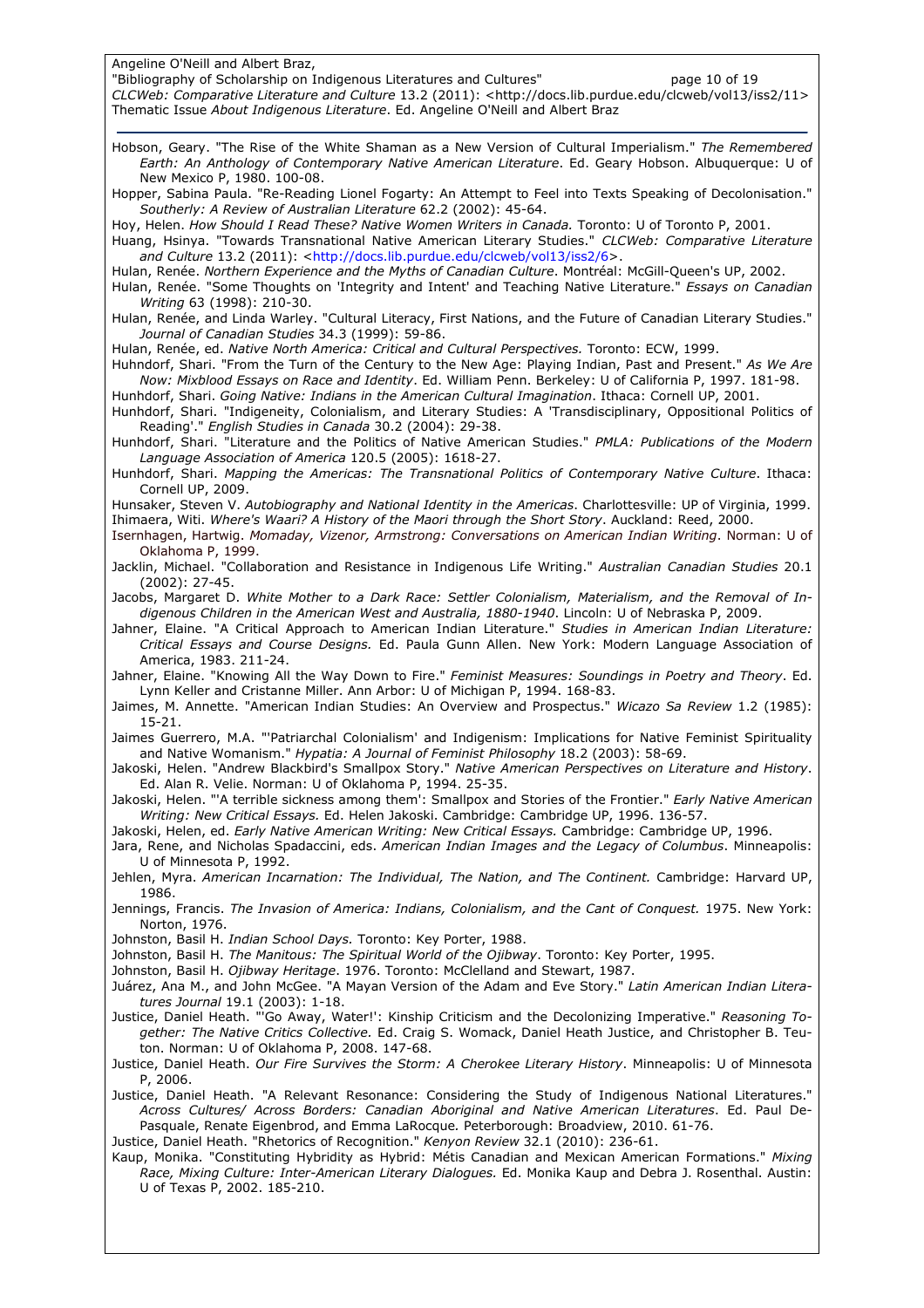Angeline O'Neill and Albert Braz, "Bibliography of Scholarship on Indigenous Literatures and Cultures" page 11 of 19 CLCWeb: Comparative Literature and Culture 13.2 (2011): <http://docs.lib.purdue.edu/clcweb/vol13/iss2/11> Thematic Issue About Indigenous Literature. Ed. Angeline O'Neill and Albert Braz Keeshig-Tobias, Lenore. "Good-bye Wild Indian." Walking a Tightrope: Representations of Aboriginal People by Themselves and Others. Ed. Ute Lischke, Bruce W. Hodgins, and David T. McNab. Waterloo, ON: Wilfrid Laurier UP, 2006. v-xi. Keeshig-Tobias, Lenore. "Let's Be Our Own Tricksters, eh." The Magazine to Re-establish the Trickster: New Native Writing 1.1 (1988): 2-3. Keeshig-Tobias, Lenore. "The Magic of Others." Language in Her Eye: Views on Writing and Gender by Canadian Women Writing in English. Ed. Libby Scheier, Sarah Sheard, and Eleanor Wachtel. Toronto: Coach House, 1990. 173-77. Keeshig-Tobias, Lenore. "Stop Stealing Native Stories." Borrowed Power: Essays on Cultural Appropriation. Ed. Bruce Ziff and Pratima V. Rao. New Brunswick: Rutgers UP, 1997. 71-73. Keeshig-Tobias, Lenore. "Trickster beyond 1992: Our Relationship." Índígena: Contemporary Native Perspectives. Ed. Gerald McMaster and Lee-Ann Martin. Vancouver: Douglas and McIntyre, 1992. 101-13. Kelly, Don." "And Now, Ladies and Gentlemen, Get Ready for Some (Ab)Original Stand-up Comedy." Me Funny. Ed. Drew Hayden Taylor. Vancouver: Douglas and McIntyre, 2005. 51-65. Kelly, Jennifer. "Transforming Borders: Gender and Nationalism in Native Canadian Women's Writing." CHIMO 28 (1994): 16-18. Kennedy, Melissa. "Inside the Text: The Private Side of Maori Writing." Journal of Postcolonial Writing 45.1 (2009): 61-69. King, Michael, ed. Te Ao Hurihuri: The World Moves On. Wellington: Hicks Smith, 1975. King, Thomas. "Godzilla vs. Post-Colonial." World Literature Written in English 30.2 (1990): 1-16. King, Thomas. "Performing Native Humour: The Dead Dog Café Comedy Hour." Me Funny. Ed. Drew Hayden Taylor. Vancouver: Douglas and McIntyre, 2005. 169-83. King, Thomas. The Truth about Stories: A Native Narrative. Toronto: Anansi, 2003. King, Thomas, Cheryl Calver, and Helen Hoy, eds. The Native in Literature: Canadian Comparative Perspectives. Toronto: ECW, 1987. Knopf, Kerstin, ed. Aboriginal Canada revisited. Ottawa: U of Ottawa P, 2008. Knowles, Ric. "Translators, Traitors, Mistresses, and Whores: Monique Mojica and the Mothers of the Métis Nation." Siting the Other: Re-visions of Marginality in Australian and English-Canadian Drama. Ed. Marc Maufort and Franca Bellarsi. Bern: Peter Lang, 2001. 247-66. Knudsen Rask, Eva. "Mudrooroo's Encounters with the Missionaries." Mongrel Signatures: Reflections on the Work of Mudrooroo. Ed. Annalisa Oboe. Amsterdam: Rodopi, 2003. 167-84. Knudsen Rask, Eva. "On Reading Grace's Potiki." CLCWeb: Comparative Literature and Culture 13.2 (2011): <http://docs.lib.purdue.edu/clcweb/vol13/iss2/7>. Knudsen Rask, Eva. The Circle and the Spiral: A Study of Australian Aboriginal and New Zealand Maori Literature. Amsterdam: Rodopi, 2004. Koebel, Jaime. "My Stories: Reflections on Growing Up in Lac la Biche." The Long Journey of a Forgotten People: Métis Identities and Family Histories. Ed. Ute Lischke and David T. McNab. Waterloo: Wilfrid Laurier UP, 2007. 349-76. Konkle, Maureen. "Treaties, History, and the Full-Blood in Indian Territory Native Writing." Western American Literature 35.2 (2000): 143-61. Kortenaar, Neil ten. "We Are Waiting for You Whites to Tell Us Your Stories." Postcolonial Text 2.3 (2006): 1- 10. Kroeber, Karl, ed. Traditional American Indian Literatures: Texts and Interpretations. Lincoln: U of Nebraska P, 1981. Kröller, Eva-Marie. "The Cultural Contribution of the 'Other' Ethnic Groups: A New Challenge to Comparative Canadian Literature." Critical Approaches to the New Literatures in English. Ed. D. Riemenschneider. Essen: Blaue Eule, 1989. 83-90. Krotz, Sarah Wylie. "Productive Dissonance: Classical Music in Tomson Highway's Kiss of the Fur Queen." Journal of Canadian Studies 34.1 (2009): 182-203. Krupat, Arnold. Ethnocriticism: Ethnography, History, Literature. Berkeley: U of California P, 1992. Krupat, Arnold. For Those who Come After: A Study of Native American Autobiography. Berkeley: U of California P, 1985. Krupat, Arnold. "The Indian Autobiography: Origins, Type, and Function." American Literature 53.1 (1981): 22- 47. Krupat, Arnold. "Native American Literature and the Canon." Critical Inquiry 10 (1983): 145-71. Krupat, Arnold. Red Matters: Native American Studies. Philadelphia: U of Pennsylvania P, 2002. Krupat, Arnold. The Turn to the Native: Studies in Criticism and Culture. Lincoln: U of Nebraska P, 1994. Krupat, Arnold, ed. New Voices in Native American Literary Criticism. Washington: Smithsonian, 1993. Krupat, Arnold. Ethnocriticism: Ethnography, History, Literature. Berkeley: U of California P, 1992. Krupat, Arnold. The Voice in the Margin: Native American Literature and the Canon. Berkeley: U of California P, 1989. Kurtzer, Sonja. "Wandering Girl: Who Defines 'Authenticity' in Aboriginal Literature?" Southerly: A Review of Australian Literature 58.2 (1998): 20-29. Larkosh, Christopher. "Cultural Autonomy and Border-crossing in Contemporary North America." Perspectives on Identity, Migration, and Displacement. Ed. Steven Tötösy de Zepetnek, I-Chun Wang, and Hsiao-Yu Sun. Kaohsiung: National Sun Yat-sen U, Humanities and Social Sciences Series, 2010. 70-83. LaRocque, Emma. "Conversations on Métis Identity." Prairie Fire 7.1 (1986): 19-24.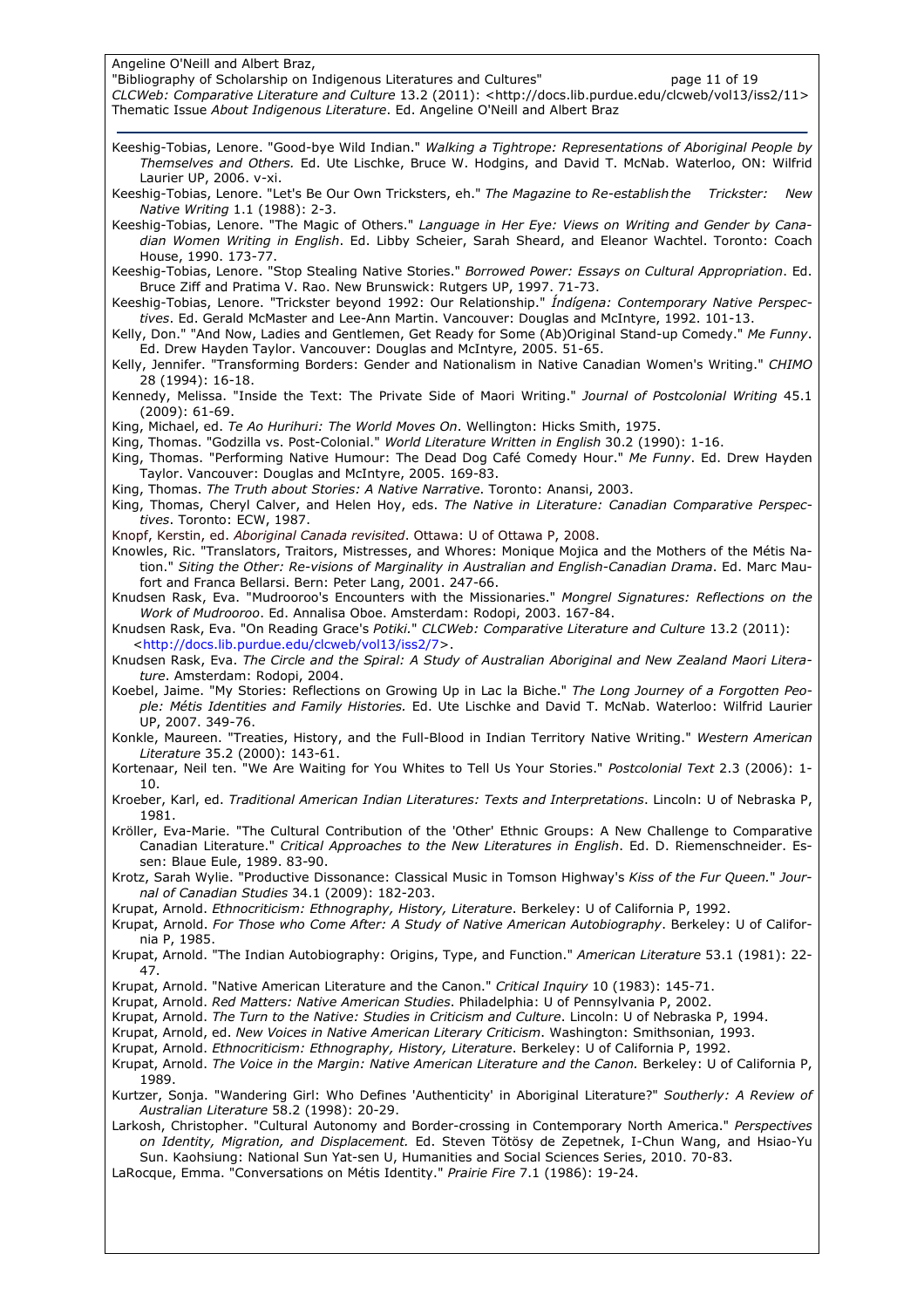Angeline O'Neill and Albert Braz, "Bibliography of Scholarship on Indigenous Literatures and Cultures" page 12 of 19 CLCWeb: Comparative Literature and Culture 13.2 (2011): <http://docs.lib.purdue.edu/clcweb/vol13/iss2/11> Thematic Issue About Indigenous Literature. Ed. Angeline O'Neill and Albert Braz LaRocque Emma, "The Métis in English Canadian Literature." Canadian Journal of Native Studies 3.1 (1983): 85-94. LaRocque, Emma. "Teaching Aboriginal Literature: The Discourse of Margins and Mainstream." Creating Community: A Roundtable on Aboriginal Literatures. Ed. Renate Eigenbrod and Jo-Ann Episkenew. Penticton: Theytus, 2002. 209-34. LaRocque, Emma. When the Other Is Me: Native Resistance Discourse, 1850-1990. Winnipeg: U of Manitoba P, 2010. Larson, Charles R. American Indian Fiction. Albuquerque: U of New Mexico P, 1978. Larson, Sidner. Captured in the Middle: Tradition and Experience in Contemporary Native American Writing. Seattle: U of Washington P, 2000. Lawrence, Bonita. "Real" Indians and Others: Mixed-Blood Urban Native Peoples and Indigenous Nationhood. Montreal and Kingston: McGill-Queen's UP, 1990. Lejeune, Philippe. "The Autobiography of Those Who Do Not Write." On Autobiography. Ed. Paul John Eakin. Trans. Katherine Leary. Minneapolis: U of Minneapolis P, 1989. 185-215. Lenzerini, Federico, ed. Reparations for Indigenous Peoples: International and Comparative Perspectives. Oxford: Oxford UP, 2008. Lin, Pei-Yin. "Nativist Rhetoric in Contemporary Taiwan." Cultural Discourse in Taiwan. Ed. Chin-Chuan Cheng, I-Chun Wang, and Steven Tötösy de Zepetnek. Kaohsiung: National Sun Yat-sen U, Humanities and Social Sciences Series, 2009. 50-74. Lincoln, Kenneth. Indi'n Humor: Bicultural Play in Native America. Oxford: Oxford Up, 1993. Lincoln, Kenneth. Native American Renaissance. Berkeley: U of California P, 1983. Lischke, Ute. "Reflections on Métis Connections in the Life and Writings of Louise Erdrich." The Long Journey of a Forgotten People: Métis Identities and Family Histories. Ed. Ute Lischke and David T. McNab. Waterloo: Wilfrid Laurier UP, 2007. 39-53. Littlefield, Daniel F., Jr. Africans and Creeks: From the Colonial Period to the Civil War. Westport: Greenwood Press, 1979. Littlefield, Daniel F., Jr. The Cherokee Freedmen: From Emancipation to American Citizenship. Westport: Greenwood, 1978. Littlefield, Daniel F., Jr. The Chickasaw Freedmen: A People without a Country. Westport: Greenwood, 1980. Littlefied, Daniel F., and James W. Parins. American Indian and Alaska Native Newspapers and Periodicals, 1826-1924. Westport: Greenwood, 1984. Littlefied, Daniel F., and James W. Parins. A Biobliography of Native American Writers, 1722-1924. Metuchen: Scarecrow, 1985. Lundquist Evertsen, Suzanne. Native American Literatures: An Introduction. New York: Continuum, 2004. Lurie, Nancy Oestrich. "An American Indian Renascence?" The American Indian Today. Ed. Stewart Levine and Nancy O. Lurie. Deland: Everett and Edward, 1968. 187-208. Lynn, Steven. Texts and Contexts: Writing about Literature with Critical Theory. New York: Pearson, 2008. Lyons, Scott Richard. "Rhetorical Sovereignty: What Do American Indians Want from Writing?" CCC: College Composition and Communication 51.3 (2000): 447-68. Macdonald, Andrew, Gina Macdonald, and MaryAnn Sheridan. Shape-shifting: Images of Native Americans in Recent Popular Fiction. Westport: Greenwood, 2000. Maddox, Lucy. Removals: Nineteenth-Century American Literature and the Politics of Indian Affairs. Oxford: Oxford UP, 1991. Maitino, John R., and David R. Peck, eds. Teaching American Ethnic Literatures. Albuquerque: U of New Mexico Pr, 1996. Maracle, Lee. I Am a Woman: A Native Perspective on Sociology and Feminism. Vancouver: Press Gang, 1999. Maracle, Lee. "Oratory." Essays on Canadian Writing 54 (1994): 7-11. Maracle, Lee. "Raven Understood." Towards a Transcultural Future: Literature and Human Rights in a 'Post'- Colonial World. Ed. Peter H. Marsden and Geoffrey V. Davis. Amsterdam: Rodopi, 2004. 247-55. Martin, Calvin. Keepers of the Game: Indian-Animal Relationships and the Fur Trade. Berkeley: U of California P, 1978. Martin, Calvin, ed. The American Indian and the Problem of History. Oxford: Oxford UP, 1987. Martin, Keavy. "Truth, Reconciliation, and Amnesia: Porcupines and China Dolls and the Canadian Conscience." English Studies in Canada 35.1 (2008): 47-65. Maufort, Marc. "Forging an 'Aboriginal Realism': First Nations Playwriting in Australia and Canada." Siting the Other: Re-visions of Marginality in Australian and English-Canadian Drama. Ed. Marc Maufort and Franca Bellarsi. Bern: Peter Lang, 2001. 7-22. Mauguiere, Benedicte. Cultural Identities in Canadian Literature. Bern: Peter Lang, 1998. Mayer, Lorraine. "Negotiating a Different Terrain: Geographical and Educational Cross-Border Difficulties." Across Cultures / Across Borders: Canadian Aboriginal and Native American Literatures. Ed. Paul De-Pasquale, Renate Eigenbrod, and Emma LaRocque. Peterborough: Broadview, 2010. 97-107. Mayer, Lorraine. "The Survival of Métis Women: Through Poetry." Histoires et identités métisses: homage à Gabriel Dumont/ Métis Histories and Identities: A Tribute to Gabriel Dumont. Ed. Denis Gagnon, Denis Combet, and Lise Gaboury-Diallo. Winnipeg: PU de Saint-Boniface, 2009. 341-63. McClinton-Temple, Jennifer, and Alan Velie, eds. Encyclopedia of American Indian Literature. New York: Facts on File, 2007. McConaghy, Cathryn. "Linda C. and the Terrors of the Rabbit-Proof Fence." English Studies in Canada 30.2 (2004): 13-20.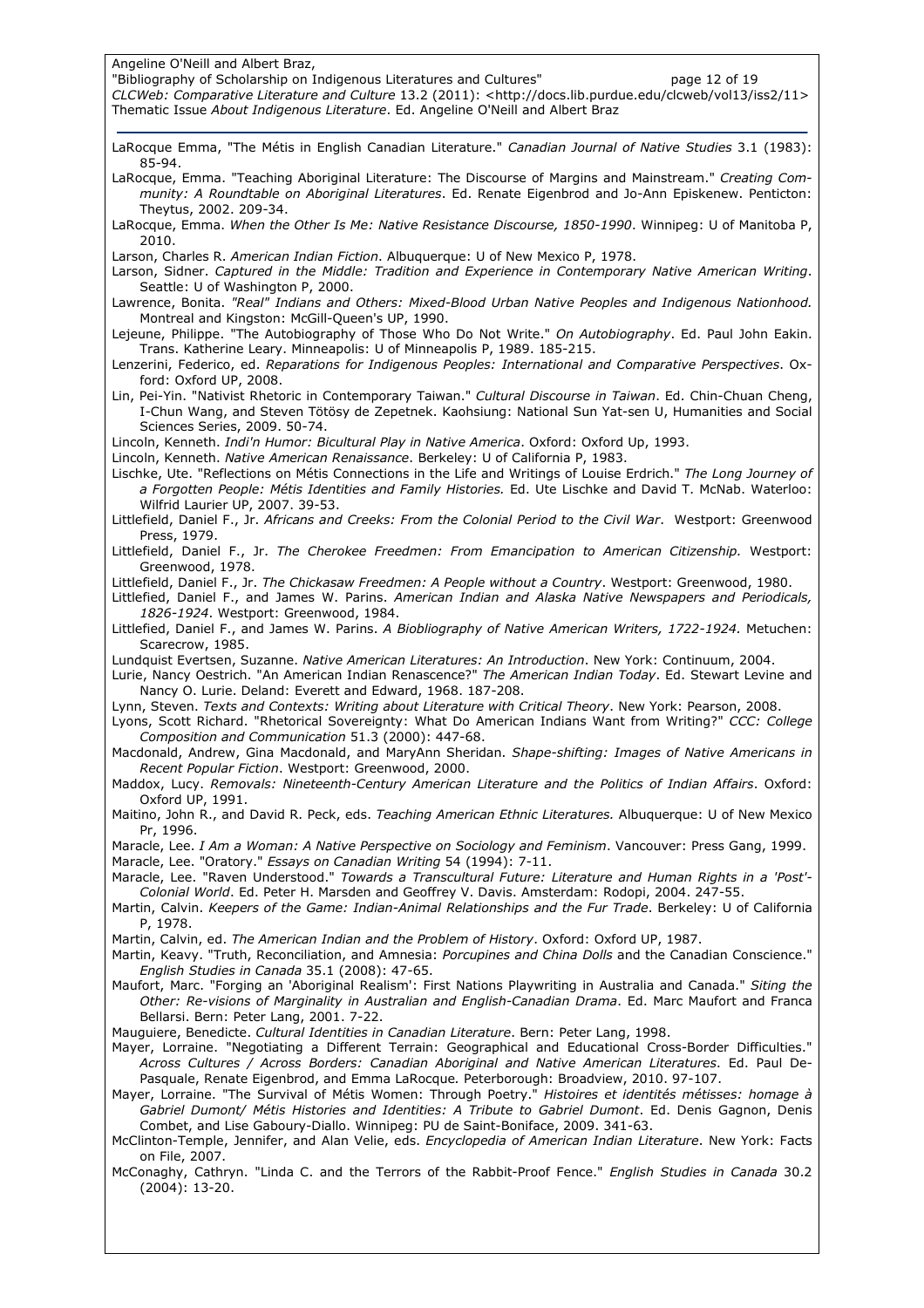Angeline O'Neill and Albert Braz, "Bibliography of Scholarship on Indigenous Literatures and Cultures" page 13 of 19 CLCWeb: Comparative Literature and Culture 13.2 (2011): <http://docs.lib.purdue.edu/clcweb/vol13/iss2/11> Thematic Issue About Indigenous Literature. Ed. Angeline O'Neill and Albert Braz McCormack, Patricia. "Competing Narratives: Barriers between Indigenous Peoples and the Canadian State." Indigenous Peoples and the Modern State. Ed. Duane Champagne, Karen Jo Torjesen, and Susan Steiner. Walnut Creek: Altimira, 2005. 109-20. McGonegal, Julie. "The Great Canadian (and Australian) Secret: The Limits of Non-Indigenous Knowledge and Representation." English Studies in Canada 35:1 (2009): 67-83. McGonegal, Julie. Imagining Justice: The Politics of Postcolonial Forgiveness and Reconciliation. Montréal: McGill-Queen's UP, 2009. McGrath, Ann. "Contested Ground: What is 'Aboriginal History'?" Contested Ground: Australian Aborigines under the British Crown. Ed. Ann McGrath. St Leonard: Allen and Unwin, 1995. 359-97. McGrath, Robin. Canadian Indian Literature: The Development of a Tradition. Ottawa: National Museums of Canada, 1984. McGrath, Robin. "Oral Influences in Contemporary Inuit Literature." The Native in Literature: Canadian and Comparative Perspectives. Ed. Thomas King, Cheryl Calver, and Helen Hoy. Toronto: ECW, 1987. 159-73. McGrath, Robin. "Inuit Literature in the South." Canadian Review of Comparative Literature / Revue Canadienne de Littérature Canadienne 16.3-4 (1989): 700-06. McKegney, Sam. Magic Weapons: Aboriginal Writers Remaking Community after Residential School. Winnipeg: U of Manitoba P, 2007. McKenzie, Stephanie. Before the Country: Native Resistance, Canadian Mythologies. Toronto: U of Toronto P, 2007. McMahon-Coleman, Kimberley: "Arctic and Outback-Indigenous Literature at the 'Ends of the Earth'." Australasian Canadian Studies 26.1 (2008): 43-58. McMaster, Gerald, and Lee-Ann Martin, eds. *Indígena: Contemporary Native Perspectives*. Vancouver: Douglas and McIntyre, 1992. McNab, David T. "A Long Journey: Reflections on Spirit Memory and Métis Identities." The Long Journey of a Forgotten People: Métis Identities and Family Histories. Ed. Ute Lischke and David T. McNab. Waterloo: Wilfrid Laurier UP, 2005. 21-37. McNickle, D'Arcy. Native American Tribalism: Indian Survivals and Renewals. 1973. Oxford: Oxford UP, 1993. McPherson, Dennis. "A Definition of Culture: Canada and the First Nations." Native American Religious Identity: Unforgotten Gods. Ed. Jace Weaver. Maryknoll: Orbis, 1998. 77-98. McPherson, Dennis H., and J. Douglas Rabb. "Native Philosophy: Western or Indigenous Construct?" Indigeneity: Construction and Re/Presentation. Ed. James N. Brown and Patricia M. Sant. Commack: Nova Science, 1999. 271-285. Meillassoux, Quentin. Après la finitude. Essai sur la nécessité de la contingence. Paris: Seuil, 2006. Menchú, Rigoberta, with Dante Lianno and Gianni Minà. Rigoberta. La nieta de los Mayas. Madrid: Aguilar, 1998. Menezes de Souza, Lynn Mario Trinidade. "Remapping Writing: Indigenous Writing and Cultural Conflict in Brazil." English Studies in Canada 30.3 (2004): 4-16. Merrell, James H. Into the American Woods: Negotiators on the Pennsylvania Frontier. New York: Norton, 1999. Mihesuah, Devon A., ed. Natives and Americans: Researching and Writing about American Indians. Lincoln: U of Nebraska P, 1998. Miller, Susan A. "Native Historians Write Back: The Indigenous Paradigm in American Indian Historiography." Wicazo Sa Review 24.1 (2009): 25-45. Miner, Dylan A.T. "From Aztlán to Red River: The Continental Commonalities of Chicano and Métis Anti-Colonialism." Histoires et identités métisses: homage à Gabriel Dumont/ Métis Histories and Identities: A Tribute to Gabriel Dumont. Ed. Denis Gagnon, Denis Combet, and Lise Gaboury-Diallo. Winnipeg: PU de Saint-Boniface, 2009. 185-99. Momaday, N. Scott. "The Man Made of Words." Indian Voices: The First Convocation of American Indian Scholars. Ed. Rupert Costo. San Francisco: Indian Historian, 1970. 49-62. Monkman, Leslie. A Native Heritage: Images of the Indian in English-Canadian Literature. Toronto: U of Toronto P, 1981. Monkman, Leslie. "Visions and Revisions: Contemporary Writers and Exploration Accounts of Indigenous Peoples." The Native in Literature: Canadian and Comparative Perspectives. Ed. Thomas King, Cheryl Calver, and Helen Hoy. Toronto: ECW, 1987. 80-98. Monture-Angus, Patricia. Native North America: Critical and Cultural Perspectives: Essays. Toronto: ECW, 1999. Moura Koçoglu, Michaela. "Regaining the Past and Shaping the Present: Indigenous Children's Fiction from Aotearoa New Zealand, Canada, and the USA." Word and Image in Colonial and Postcolonial Literatures and Cultures. Ed. Michael Meyer. Amsterdam: Rodopi, 2009. 305-25. Moura Koçoglu, Michaela. "Swarming with Ghosts and Turehus: Indigenous Language and Concepts in Contemporary Maori Writing." Translation of Cultures. Ed. Petra Rüdiger and Konrad Gross. Amsterdam: Rodopi, 2009. 133-47. Mowat, William, and Christine Mowat, eds. Native Peoples in Canadian Literature. Toronto: Macmillan, 1975. Moya, Paula M.L., and Michael R. Hames-Garcia, eds. Reclaiming Identity: Realist Theory and the Predicament of Postmodernism. Berkeley: U of California P, 2000. Mudrooroo. Milli Milli Wanka: The Indigenous Literature of Australia. Melbourne: Hyland House, 1997. Mudrooroo. Writing from the Fringe: A Study of Modern Aboriginal Literature. Melbourne: Hyland House, 1990.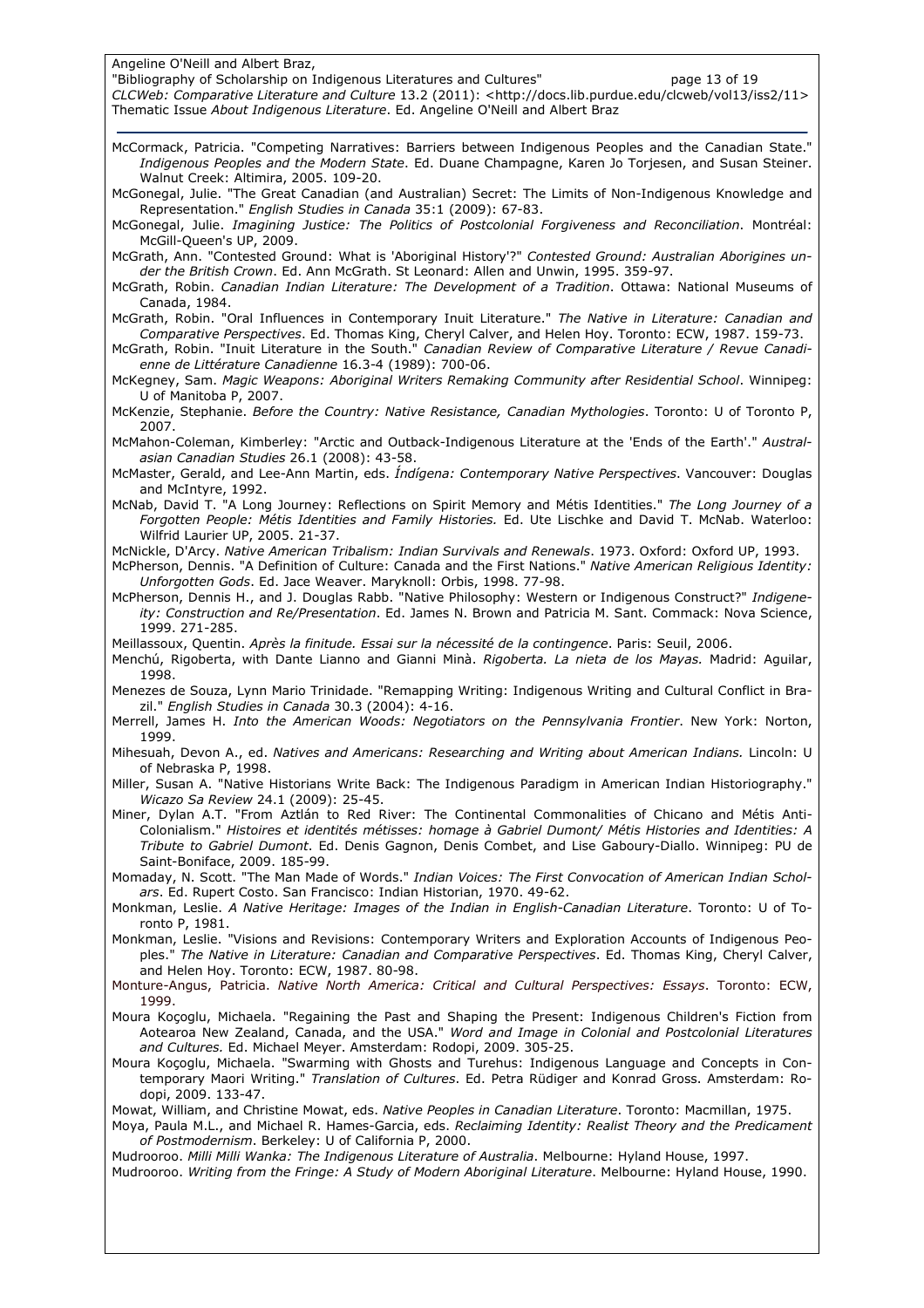Angeline O'Neill and Albert Braz, "Bibliography of Scholarship on Indigenous Literatures and Cultures" page 14 of 19 CLCWeb: Comparative Literature and Culture 13.2 (2011): <http://docs.lib.purdue.edu/clcweb/vol13/iss2/11> Thematic Issue About Indigenous Literature. Ed. Angeline O'Neill and Albert Braz Muecke, Stephen. Ancient and Modern: Time, Culture and Indigenous Philosophy. Sydney: U of New South Wales P, 2004. Muecke, Stephen. "Australian Indigenous Philosophy." CLCWeb: Comparative Literature and Culture 13.2 (2011): <http://docs.lib.purdue.edu/clcweb/vol13/iss2/3>. Muecke, Stephen: "'Something Wrong? Oh, Must be Ghost...': Writing Different Existences." Hidden Agendas: Unreported Poetics. Ed. Louis Armand. Praha: Litteraria Pragensia, 2010. 175-78. Mukherjee, Arun P. "Canadian Nationalism, Canadian Literature, and Racial Minority Women." Essays on Canadian Writing 56 (1995): 78-95. Murray, David. Forked Tongues: Speech, Writing and Representation in North American Indian Texts. Bloomington: Indiana UP, 1991. Murray, Laura J. "Economies of Experience in The Book of Jessica." Tulsa Studies in Women's Literature 18.1 (1997): 91-111. Murray, Laura J., and Keren Rice, eds. Talking on the Page: Editing Aboriginal Oral Texts. Toronto: U of Toronto P, 1999. Nauta, Laura. Native Americans: A Resource Guide. Beltsville: U.S. Department of Agriculture, 1992. Nelson, Joshua B. "Fight as Flight: The Traditional Reclamation of Exploration." World Literature Today 84.4 (2010): 44-47. New, William H., ed. Native Writers and Canadian Writing. Special Issue Canadian Literature. Vancouver: U of British Columbia P, 1990. Nolan, Maggie. "Authenticity and Betrayal: The Subjection of Mudrooroo." Appreciating Difference: Writing Postcolonial Literary History. Ed. Brian Edwards and Wenche Ommundsen. Geelong: Deakin UP, 1998. Noriega, Julio. Five Quechua Poets. Trans. Maureen Ahern. Ed. Pichka Harawikuna. Tempe: Latin American Literary Review P, 1998. O'Brien, Jean M. "Why Here? Scholarly Locations for American Indian Studies." American Quarterly 55 (2003): 689-96. Okker, Patricia. "Native American Literatures and the Canon: The Case of Zitkala-Sa." American Realism and the Canon. Ed. Tom Quirk and Gary Scharnhorst. Newark: U of Delaware P, 1994. 87-101. O'Neill, Angeline. "Aboriginal Australian and Canadian First Nations Children's Literature." CLCWeb: Comparative Literature and Culture 13.2 (2011): <http://docs.lib.purdue.edu/clcweb/vol13/iss2/4>. O'Neill, Angeline. "Distinguishing the Map from the Territory." On Anthologies: Politics and Pedagogy. Ed. Jeffrey R. Di Leo. Special Issue symploke: A Journal for the Intermingling of Literary, Cultural and Theoretical scholarship. Lincoln: U of Nebraska P, 2004. 247-63. O'Neill, Angeline, and Josie Boyle. "Literary Space in the Works of Josie Boyle and Jeannette Armstrong." CLCWeb: Comparative Literature and Culture 2.1 (2000): <http://docs.lib.purdue.edu/clcweb/vol2/iss1/3>. Ortiz, Simon. "Towards a National Indian Literature: Cultural Authenticity in Nationalism." MELUS: The Society for the Study of the Multi-ethnic Literature of the United States 8.2 (1981): 7-12. Ortiz, Simon. "Speaking-Writing: Indigenous Literary Sovereignty." American Indian Literary Nationalism. Ed. Jace Weaver, Craig S. Womack, and Robert Warrior. Albuquerque: U of New Mexico P, 2006. vii-xiv. Owens, Louis. Other Destinies: Understanding the American Indian Novel. Norman: U of Oklahoma P, 1992. Owens, Louis. Mixedblood Messages: Literature, Film, Family, Place. Norman: U of Oklahoma P, 1998. Owens, Louis. "As If an Indian Were Really an Indian: Native American Voices and Postcolonial Theory." Native American Representations: First Encounters, Distorted Images, and Literary Appropriations. Ed. Gretchen M. Bataille. Lincoln, NE: U of Nebraska P, 2001.11-24. Padolsky, Enoch. "Cultural Diversity and Canadian Literature: A Pluralistic Approach to Majority and Minority Writing in Canada." International Journal of Canadian Studies 3 (1991): 111-28. Parker, Robert Dale. The Invention of Native American Literature. Ithaca: Cornell UP, 2003. Penn, William S., ed. As We Are Now: Mixblood Essays on Race and Identity. Berkeley: U of California P, 1997. Perdue, Theda. "Rising from the Ashes: The Cherokee Phoenix as an Ethnohistorical Source." Ethnohistory 24 (1997): 207-18. Petrone, Penny. First People, First Voices. Toronto: U of Toronto P, 1983. Petrone, Penny. Native Literature in Canada: From the Oral Tradition to the Present. Oxford: Oxford UP, 1990. Pollock, Sharon. "The Evolution of an Authentic Voice in Canadian Theatre." Canadian Culture and Literatures, and a Taiwan Perspective. Ed. Steven Tötösy de Zepetnek and Yiu-nam Leung. Edmonton: Research Institute for Comparative Literature, University of Alberta and Hsinchu: Department of Foreign Languages and Literatures, National Tsing Hua University, 1998. 115-24. Pons, Xavier. "'I Have to Work Right through this White Way of Thinking': The Deconstruction of Discourses of Whiteness in Kim Scott's Benang." Commonwealth Essays and Studies 30.1 (2007): 37-48. Porter, Joy, and Kenneth Roemer, eds. The Cambridge Companion to Native American Literature. Cambridge: Cambridge UP, 2005. Pulitano, Elvira. Towards a Native American Critical Theory. Lincoln: U of Nebraska P, 2003. Purce, Jill. The Mystical Spiral: Journey of the Soul. New York: Thames and Hudson, 1980. Rabillard, Sheila. "Absorption, Elimination, and the Hybrid: Some Impure Questions of Gender and Culture in the Trickster Plays of Tomson Highway." Essays in Theatre 12.1 (1993): 3-27. Rader, Dean, and Janice Gould, eds. Speak To Me Words: Essays on Contemporary American Indian Poetry. Tucson: U Arizona P, 2003.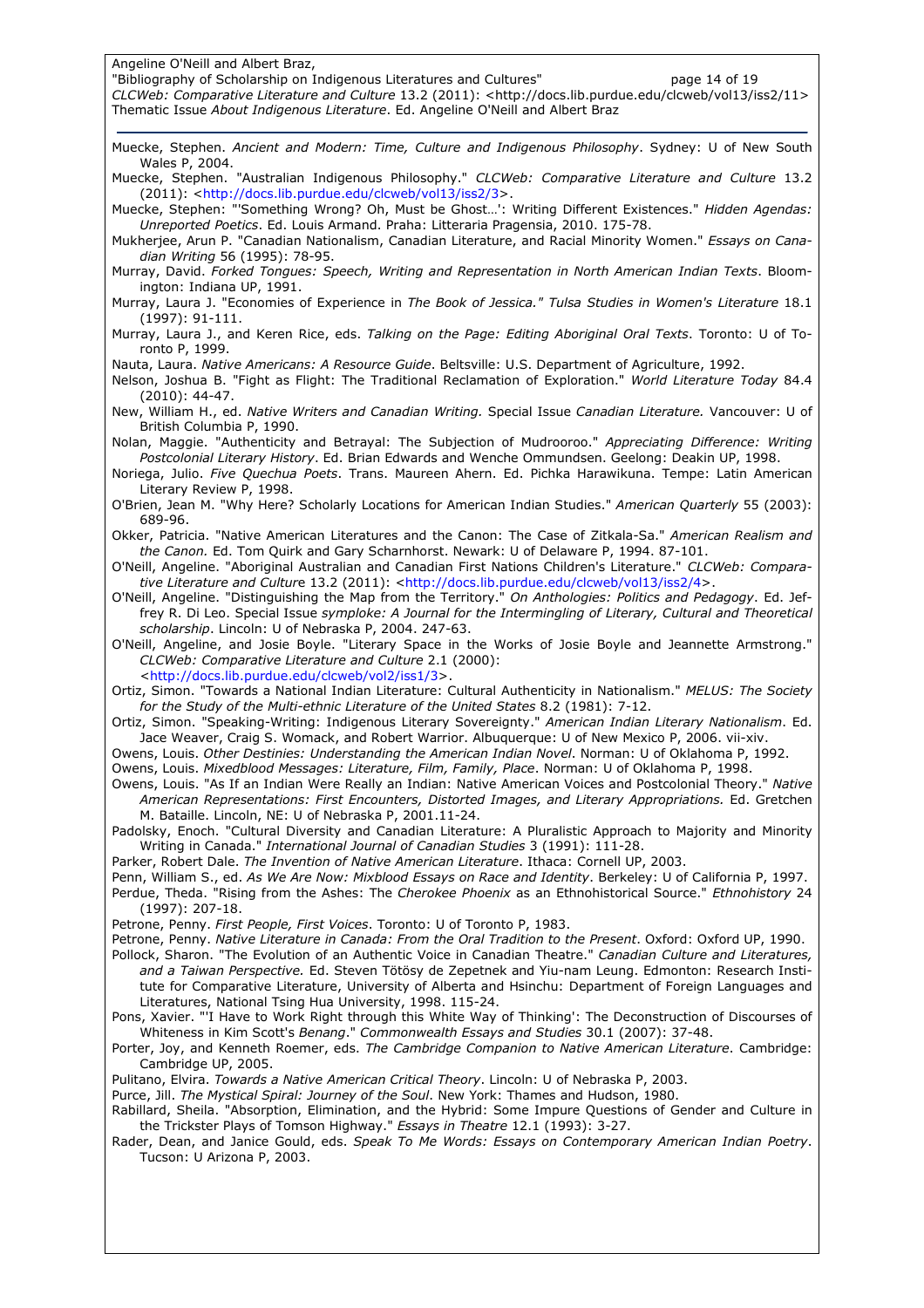"Bibliography of Scholarship on Indigenous Literatures and Cultures" page 15 of 19

CLCWeb: Comparative Literature and Culture 13.2 (2011): <http://docs.lib.purdue.edu/clcweb/vol13/iss2/11> Thematic Issue About Indigenous Literature. Ed. Angeline O'Neill and Albert Braz

Ramsey, Jarold. "Ti-Jean and the Seven-Headed Dragon: Instance of Native American Assimilation of European Folklore." The Native in Literature: Canadian and Comparative Perspectives. Ed. Thomas King, Cheryl Calver, and Helen Hoy. Toronto: ECW, 1987. 188-205.

Ratheiser, Ulla. "A Voice of One's Own: Language as a Central Element of Resistance, Reintegration of Identity in the Fiction of Patricia Grace." Bodies and Voices: The Force-Field of Representation and Discourse in Colonial and Postcolonial Studies. Ed. Merete Falck Borch, Eva Rask Knudsen, Bruce Clunies Ross. Amsterdam: Rodopi, 2008. 251-65.

Ravenscroft, Alison. "Recasting Indigenous Lives along the Lines of Western Desire: Editing, Autobiography, and the Colonizing." A/B: Auto/Biography Studies 19.1-2 (2004): 189-202.

Revard, Carter. "History, Myth, and Identity among the Osages and Other Peoples." Denver Quarterly 14 (1980): 84-97.

Richards, David. Masks of Difference: Cultural Representations in Literature, Anthropology, and Art. Cambridge: Cambridge UP, 1994.

Rios, Theodore, and Kathleen Mullen Sands. Telling a Good One: The Process of Native American Collaborative Biography. Lincoln: U of Nebraska P, 2000.

Robinson, Eden. "Voices in Australia's Aboriginal and Canada's First Nations Literatures: '99.99% True & Authentic Tales'." CLCWeb: Comparative Literature and Culture 13.2 (2011):

<http://docs.lib.purdue.edu/clcweb/vol13/iss2/9>.

Ross, Rupert. Dancing with a Ghost: Exploring Indian Reality. Markham: Octopus, 1992.

Ross, Rupert. Returning to the Teachings: Exploring Aboriginal Justice. Toronto: Penguin, 1996.

Roy, Anjali Gera. "Voice of Australia: Who Speaks for the Aborigine?" Cultural Interfaces. Ed. Santosh K. Sareen, Sheel C. Nuna, and Malati Mathur. New Delhi: Indialog, 2004. 18-29.

Ruffo Garnet, Armand, ed. (Ad)dressing Our Words: Aboriginal Perspectives on Aboriginal Literatures. Penticton: Theytus, 2001.

Ruffo Garnet, Armand. "Why Native Literature?" Native North America: Critical and Cultural Perspectives. Ed. Renée Hulan. Toronto: ECW, 1999. 109-21.

Ruoff Brown, A. LaVonne. Literatures of the American Indian. New York: Chelsea House, 1991.

Ruoff Brown, A. LaVonne, and Jerry W. Ward, Jr., eds. Redefining American Literary History. New York: Modern Language Association of America, 1990.

Russo, Katherine. Practices of Proximity: The Appropriation of English in Australian Indigenous Literature. Newcastle upon Tyne: Cambridge Scholars, 2010.

Ryan, Allan J. "One Big Indian." Me Funny. Ed. Drew Hayden Taylor. Vancouver: Douglas and McIntyre, 2005. 5-22.

Ryan, Allan J. The Trickster Shift: Humour and Irony in Contemporary Native Art. Seattle: U of Washington P, 1999.

Rymhs, Deena. "Auto/biographical Jurisdictions: Collaboration, Self-Representation, and the Law in Stolen Life: The Journey of a Cree Woman." Auto/biography in Canada: Critical Directions. Ed. Julie Rak. Waterloo: Wilfrid Laurier UP, 2005. 89-108.

Rymhs, Deena. From the Ironhouse: Imprisonment in First Nations Writing. Waterloo: Wilfrid Laurier UP, 2008.

Rymhs, Deena. "A Residential School Memoir: Basil Johnston's Indian School Days." Canadian Literature 173 (2003): 58-70.

Sá, Lúcia de. Rainforest Literatures: Amazonian Texts and Latin American Culture. Minneapolis: U of Minnesota P, 2004.

Sarris, Greg. Keeping Slug Woman Alive: A Holistic Approach to American Indian Texts. Berkeley: U of California P, 1993.

Saunt, Claudio. Black, White, and Indian: Race and the Unmaking of an American Family. Oxford: Oxford UP, 2005.

Sayre, Gordon. "The Beaver as Native and Colonist." Canadian Review of Comparative Literature / Revue Canadienne de Littérature Comparée 22.3-4 (1995): 659-82.

Sayre, Gordon M. Les Sauvages americains: Representations of Native Americans in French and English Colonial Literature. Chapel Hill: U of North Carolina P, 1997.

Scott, Kim. "Voices in Australia's Aboriginal and Canada's First Nations Literatures: 'I Come from Here'." CLCWeb: Comparative Literature and Culture 13.2 (2011): <http://docs.lib.purdue.edu/clcweb/vol13/iss2/9>.

Shackleton, Mark. "Tomson Highway's Ernestine Shuswap Gets Her Trout: Imagining the Post-National Society." Canada: Images of a Post/National Society. Ed. Gunilla Florby, Mark Shackleton, and Katri Suhonen. Bern: Peter Lang, 2009. 299-307.

Shanley, Kathryn W. "Thoughts on Indian Feminisim." A Gathering of Spirit: A Collection by North American Indian Women." Ed. Beth Brant. Ithaca: Firebrand, 1988. 213-16.

Shanley, Kathryn W. "'Writing Indian': American Indian Literature and the Future of Native American Studies." Studying Native America: Problems and Prospects. Ed. Russell Thornton. Madison: U of Wisconsin P, 1998. 130-51.

Sheehan, Bernard. Seeds of Extinction: Jeffersonian Philanthropy and the American Indian. New York: Norton, 1974.

Sharrad, Paul. "Imagining the Pacific." Meanjin: The Best of New Writing in Australia 49.4 (1990): 597-606.

Shemak, April. "Alter/Natives: Myth, Translation and the Native informant in Pauline Melville's The Ventriloquist's Tale." Textual Practice 19.3 (2005): 353-72.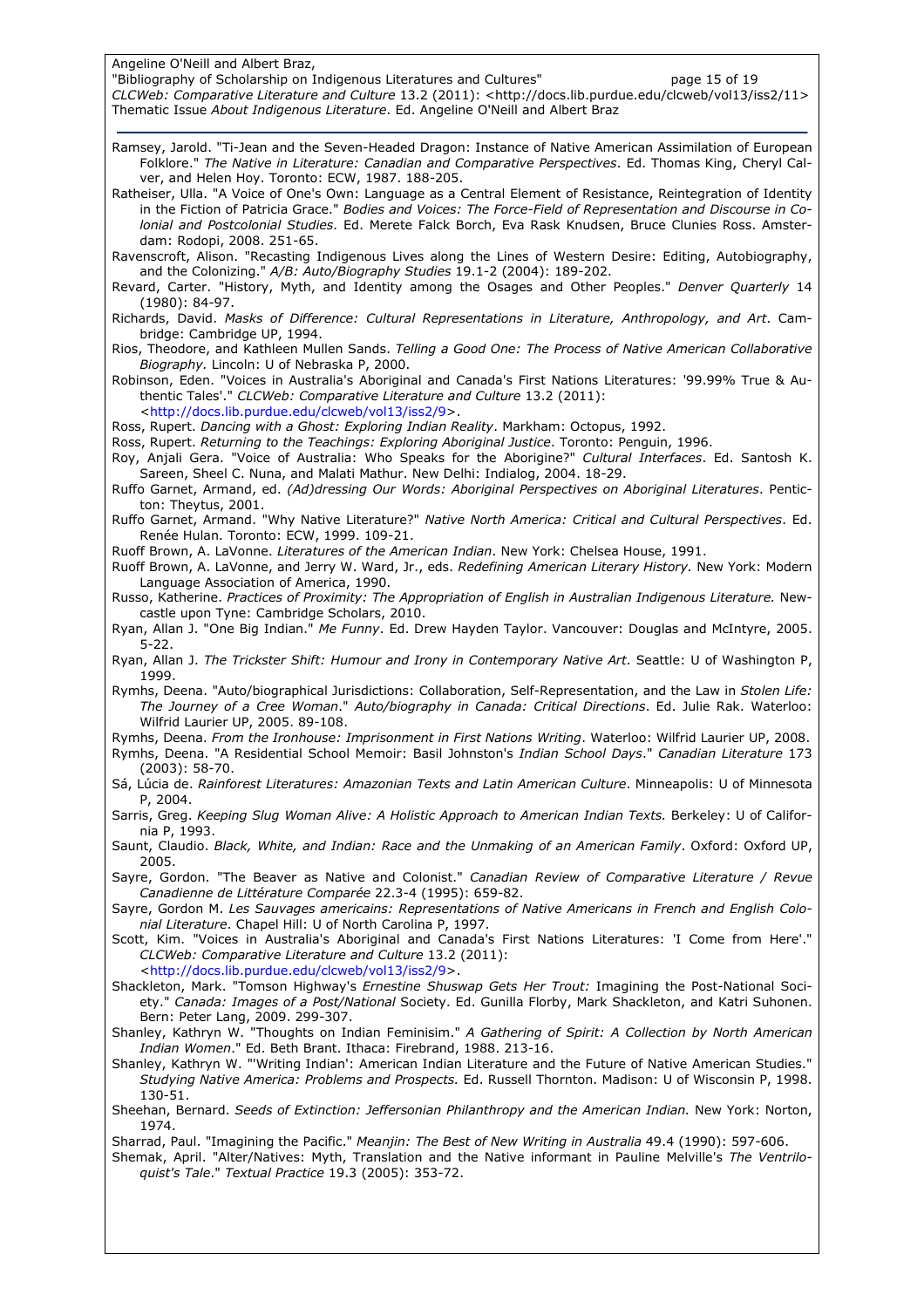Angeline O'Neill and Albert Braz, "Bibliography of Scholarship on Indigenous Literatures and Cultures" page 16 of 19 CLCWeb: Comparative Literature and Culture 13.2 (2011): <http://docs.lib.purdue.edu/clcweb/vol13/iss2/11> Thematic Issue About Indigenous Literature. Ed. Angeline O'Neill and Albert Braz Shoemaker, Adam. Black Words, White Page: Aboriginal Literature, 1929-1988. St Lucia: U of Queensland P, 1989. Silko, Leslie Marmon. "An Old-Time Indian Attack Conducted in Two Parts: Part One: Imitation 'Indian'"; "Part Two: Gary Snyder's 'Turtle Island'." The Remembered Earth. Ed. Geary Hobson. Albuquerque: U of New Mexico P, 1980. 211-16. Silko, Leslie Marmon. "Language and Literature from a Pueblo Indian Perspective." English Literature: Opening Up the Canon. Ed. Leslie Fiedler. Baltimore: Johns Hopkins UP, 1981. 54-72. Sivils, Matthew Wynn. Chinnubbie and the Owl: Muscogee (Creek) Stories, Orations, and Oral Traditions. Lincoln: U of Nebraska P, 2005. Slater, Lisa. "Kim Scott's Benang: An Ethics of Uncertainty." JSAL: Journal of South Asian Linguistics 4 (2005). 147-58. Smith, Andrea. "Not an Indian Tradition: The Sexual Colonization of Native Peoples." Hypatia: A Journal of Feminist Philosophy 18.2 (2003): 70-85. Smith, Karen Patricia. "Landscapes of the Heart: Sharings of the Soul. Illustrated Universes in Australian Aboriginal Picture Books of the 1990s." Bookbird 37.1 (1999): 19-24. Smith, Linda Tuhiwai. Decolonizing Methodologies: Research and Indigenous Peoples. Chicago: U of Chicago P, 1999. Smith, Paul Chaat, and Robert Allen Warrior. Like a Hurricane: The Indian Movement from Alcatraz to Wounded Knee. New York: New P, 1996. Spack, Ruth. "Re-visioning Sioux Women: Zitkala-Sa's Rvolutionary American Indian Stories." Legacy: A Journal of American Women Writers 14.1 (1997): 25-42. Spencer, Rainier. "Race and Mixed-Race: A Personal Tour." As We Are Now: Mixblood Essays on Race and Identity. Ed. William S. Penn. Berkeley: U of California P, 1997. 126-39. Spindel, Carol. Dancing at Halftime: Sports and the Controversy over American Indian Mascots. New York: New York UP, 2000. Stachurski, Christina. Reading Pakeha? Fiction and Identity in Aotearoa New Zealand. Amsterdam: Rodopi, 2009. Stevenson, Winona. "Colonialism and First Nations Women in Canada." Scratching the Surface: Canadian Anti-Racist Feminist Thought. Ed. Enakshi Dua and Angela Robertson. Toronto: Women's P, 1999. 49-80. Stoll, David. Rigoberta Menchú and the Story of All Poor Guatemalans. Boulder: Westview, 1999. Stott, Jon. Native Americans in Children's Literature. Phoenix: Oryx, 1995. Stout, Madeleine Dion, and Gregory Kipling. Aboriginal People, Resilience, and the Residential School Legacy. Ottawa: Aboriginal Healing Foundation, 2003. Sturtevant, William C. Handbook of North American Indians. Washington: Smithsonian, 1978-1981. 15 vols. Suzack, Cheryl. "Land Claims, Identity Claims: Mapping Indigenous Feminism Literary Criticism and in Winoa LaDuke's Last Standing Woman." Reasoning Together: The Native Critics Collective. Ed. Craig S. Womack, Daniel Heath Justice, and Christopher B. Teuton. Norman: U of Oklahoma P, 2008. 169-92. Suzack, Cheryl. "Law Stories as Life Stories: Jeannette Lavell, Yvonne Bédard, and Halfbreed." Tracing the Autobiographical. Ed. Marlene Kadar, Linda Warley, Jeanne Perreault, and Susanna Egan. Waterloo: Wilfrid Laurier UP, 2005. 117-41. Suzack, Cheryl. "On the Practical 'Untidiness' of 'Always Ingigenizing'." English Studies in Canada 30.2 (2004):  $1 - 4.$ Suzack, Cheryl, Shari M. Huhndorf, Jeanne Perreault, and Jean Barman, eds. Indigenous Women and Feminisms: Politics, Activism, Culture. Vancouver: U of British Columbia P, 2010. Swann, Brian, ed. Smoothing the Ground: Essays on Native American Oral Literature. Berkeley: U of California P, 1983. Swann, Brian, and Arnold Krupat, eds. I Tell You Now: Autobiographical Essays by Native American Writers. Lincoln: U of Nebraska P, 1987. Swann, Brian, and Arnold Krupat, eds. Recovering the World: Essays on Native American Literature. Berkeley: U of California P, 1987. Takaki, Ronald. A Different Mirror: A History of Multicultural America. Boston: Little, Brown and Company, 1993. Takaki, Ronald. Iron Cages: Race and Culture in 19th-century America. 1979. Oxford: Oxford UP, 1990. Taracena, Arturo. "Arturo Taracena Breaks His Silence." Interview with Luis Aceituno. The Rigoberta Menchú Controversy. Ed. Arturo Arias. Minneapolis: U of Minnesota P, 2001. 82-94. Taylor Hayden, Drew. Funny, You Don't Look Like One: Observations from a Blue-Eyed Ojibway. Penticton: Theytus, 1996. Taylor Hayden, Drew. Further Adventures of a Blue-Eyed Ojibway: Funny You Don't Look Like One Two. Penticton: Theytus, 1996. Taylor Hayden, Drew. "Half Empty or Half Full." Prairie Fire 22.3 (2001): 105-7. Taylor Hayden, Drew. "Whacking the Indigenous Funny Bone: Political Correctness vs. Native Humour, Round One." Me Funny. Ed. Drew Hayden Taylor. Vancouver: Douglas and McIntyre, 2005. 67-80. Taylor Hayden, Drew, ed. Me Funny. Vancouver: Douglas and McIntyre, 2005. Tedlock, Dennis, trans. *Popol Vuh: The Mayan Book of the Dawn of Life.* New York: Touchstone, 1985. Teillet, Jean. "The Winds of Change: Métis Rights after *Powley, Taku*, and *Haida*." *The Long Journey of a For*gotten People: Métis Identities and Family Histories. Ed. Ute Lischke and David T. McNab. Waterloo: Wilfrid Laurier UP, 2007. 55-78.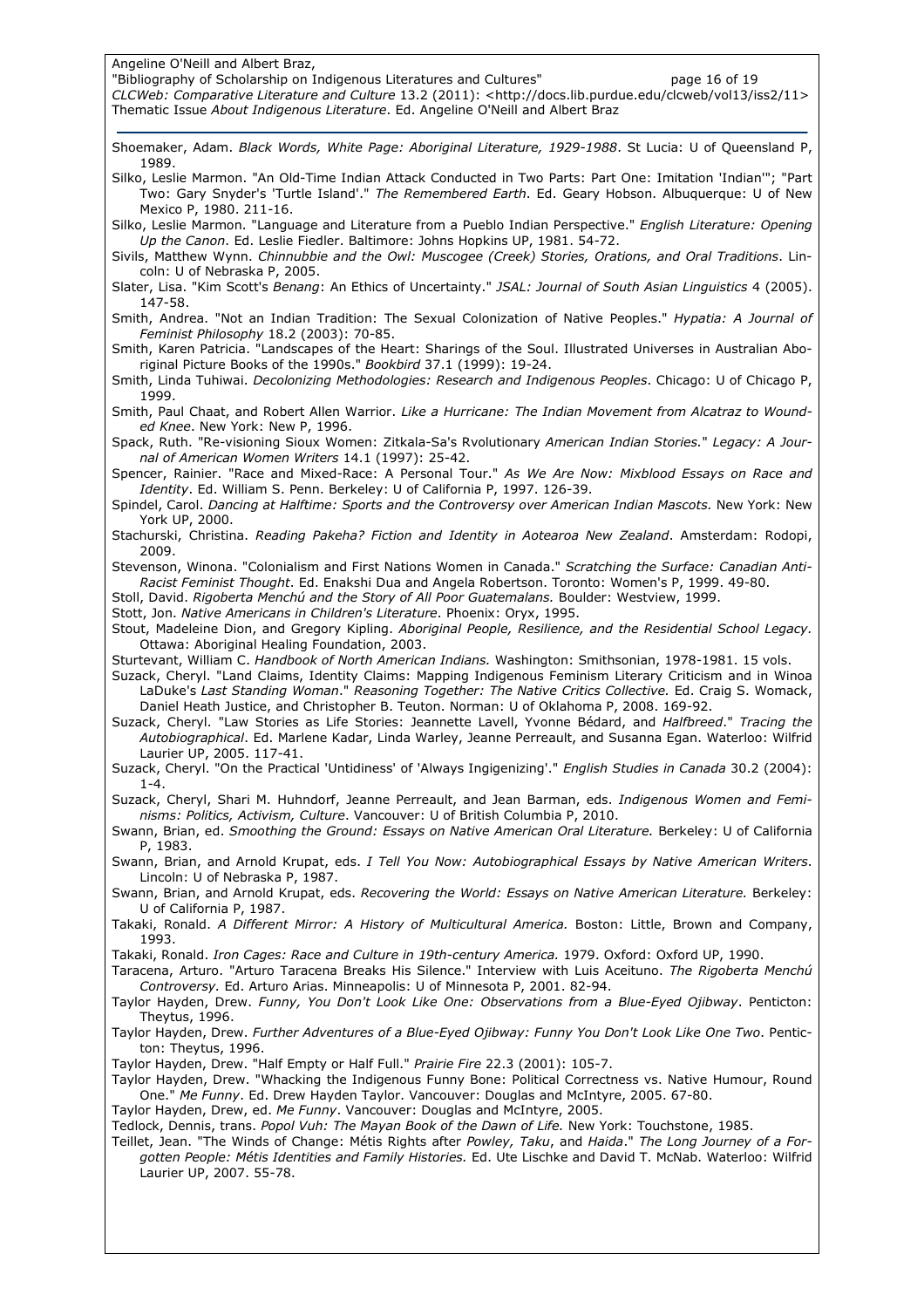Angeline O'Neill and Albert Braz, "Bibliography of Scholarship on Indigenous Literatures and Cultures" page 17 of 19 CLCWeb: Comparative Literature and Culture 13.2 (2011): <http://docs.lib.purdue.edu/clcweb/vol13/iss2/11> Thematic Issue About Indigenous Literature. Ed. Angeline O'Neill and Albert Braz Teuton, Sean. "The Callout: Writing American Indian Politics." Reasoning Together: The Native Critics Collective. Ed. Craig S. Womack, Daniel Heath Justice, and Christopher B. Teuton. Norman: U of Oklahoma P, 2008. 105-26. Teuton, Sean Kicummah. Red Land, Red Power: Grounding Knowledge in the American Indian Novel. Durham: Duke UP, 2008. Therien, Gilles, ed. Les Figures de l'Indien. Montréal: U du Québec à Montréal, 1988. Todd, Loretta. "What More Do They Want?" Índígena: Contemporary Native Perspectives. Ed. Gerald McMaster and Lee-Ann Martin. Vancouver: Douglas and McIntyre, 1992. 71-79. Thomson, Helen. "Aboriginal Women's Staged Autobiography." Siting the Other: Re-visions of Marginality in Australian and English-Canadian Drama. Ed. Marc Maufort and Franca Bellarsi. Bern: Peter Lang, 2001. 23-37. Thornton, Agathe. "Some Reflections on Traditional Maori Carving." Journal of the Polynesian Society 98.2 (1989): 147-66. Thornton, Russell. "American Indian Studies as an Academic Discipline." American Indian Culture and Research Journal 2.3-4 (1978): 10-19. Threadgold, Terry. Feminist Poetics: Poeisis, Performance, Histories. New York: Routledge, 1997. Tohe, Laura. "There Is No Word for Feminism in My Language." Wicazo Sa Review 15 (2000): 103-10. Totten, Gary. "Zitkala-Sa and the Problem of Regionalism: Nations, Narratives, and Critical Traditions." American Indian Quarterly 29.1-2 (2005): 84-123. Treuer, David. Native American Fiction: A User's Manual. Minneapolis: Graywolf, 2006. Trimble, Joseph E., and Beatrice Medicine. "Diversification of American Indians: Forming an Indigenous Perspective." Indigenous Psychologies: Research and Experience in Cultural Context. Ed. Uichol Kim and John W. Berry. Newbury Park: Sage, 1993. Tsosie, Rebecca. "Acknowledging the Past to Heal the Future: The Role of Reparations for Native Nations." Reparations: Interdisciplinary Inquiries. Ed. Jon Miller and Rahul Komar. Oxford: Oxford UP, 2007. 43-68. Tsosie, Rebecca. "Surviving the War by Singing the Blues: The Contemporary Ethos of American Indian Political Poetry." American Indian Culture and Research Journal 10.3 (1986): 25-51. Turcotte, Gerry. "'Collaborating with Ghosts': Dispossession in The Book of Jessica and The Mudrooroo/Mueller Project." Siting the Other: Re-visions of Marginality in Australian and English-Canadian Drama. Ed. Marc Maufort and Franca Bellarsi. Bern: Peter Lang, 2001. 175-92. Vangen, Kate. "Making Faces: Defiance and Humour in Campbell's Halfbreed and Welch's Winter in the Blood." The Native in Literature: Canadian and Comparative Perspectives. Ed. Thomas King, Cheryl Calver, and Helen Hoy. Toronto: ECW, 1987. 188-205. Van Toorn, Penny. "Aboriginal Writing." The Cambridge Companion to Canadian Literature. Ed. Eva-Marie Kröller. Cambridge: Cambridge UP, 2004. 22-40. Van Toorn, Penny. "Indigenous Texts and Narratives." The Cambridge Companion to Australian Literature. Ed. Elizabeth Webby. Cambridge: Cambridge UP, 2000: 19-49. Van Toorn, Penny. "Stories to Live in: Discursive Regimes and Indigenous Canadian and Australian Historiography." Canadian Literature 158 (1998): 42-63. Van Toorn, Penny. Writing Never Arrives Naked: Early Aboriginal Cultures of Writing in Australia. Canberra: Aboriginal Studies P, 2006. Vecsey, Christopher. Imagine Ourselves Richly: Mythic Narratives of North American Indians. New York: Harper, 1991. Velie, Alan R. Four American Indian Literary Masters: N. Scott Momaday, James Welch, Leslie Marmon Silko, and Gerald Vizenor. Norman: U of Oklahoma P, 1982. Velie, Alan R. "The Indian Historical Novel." Native American Perspectives on Literature and History. Ed. Alan R. Velie. Norman: U of Oklahoma P, 1994. 77-92. Velie, Alan R., ed. Native American Perspectives on Literature and History. Norman: U of Oklahoma P, 1994. Vizenor, Gerald. Fugitive Poses: Native American Scenes of Absence and Presence. Lincoln: U of Nebraska P, 1998. Vizenor, Gerald. Manifest Manners: Narratives on Postindian Survivance. Lincoln: U of Nebraska P, 1999. Vizenor, Gerald, ed. Narrative Chance: Postmodern Discourse on Native American Indian Literatures. Albuquerque: U of New Mexico P, 1989. Vizenor, Gerald. "Native American Indian Identities: Autoinscriptions and the Cultures of Names." Native American Perspectives on Literature and History. Ed. Alan R. Velie. Norman: U of Oklahoma P, 1994. 117- 26. Vizenor, Gerald. "Postindian Autoinscriptions: The Origins of Essentialism and Pluralism in Descriptive Tribal Names." Cultural Difference and the Literary Text: Pluralism and the Limits of Authenticity in North American Literatures. Ed. Winfried Siemerling and Katrin Schwenk. Iowa City: U of Iowa P, 1996. 29-39. Vizenor, Gerald, ed. Survivance: Narratives of Native Presence. Lincoln: U of Nebraska P, 2008. Vizenor, Geral. Wordarrows: Indians and Whites in the New Fur Trade. Minneapolis: U of Minnesota P, 1978. Vizenor, Gerald, and Robert A. Lee. Postindian Conversations. Lincoln: U of Nebraska P, 1999. Walker, Cheryl. Indian Nation: Native American Literature and Nineteenth-Century Nationalisms. Durham: Duke UP, 1997. Walker, Ranginui. Ka Whawhai Tonu Matou: Struggle without End. Auckland: Penguin, 1990. Walton, Percy. "'Tell our Own Stories': Politics and the Fiction of Thomas King." World Literature Written in English 30.2 (1990): 77-84.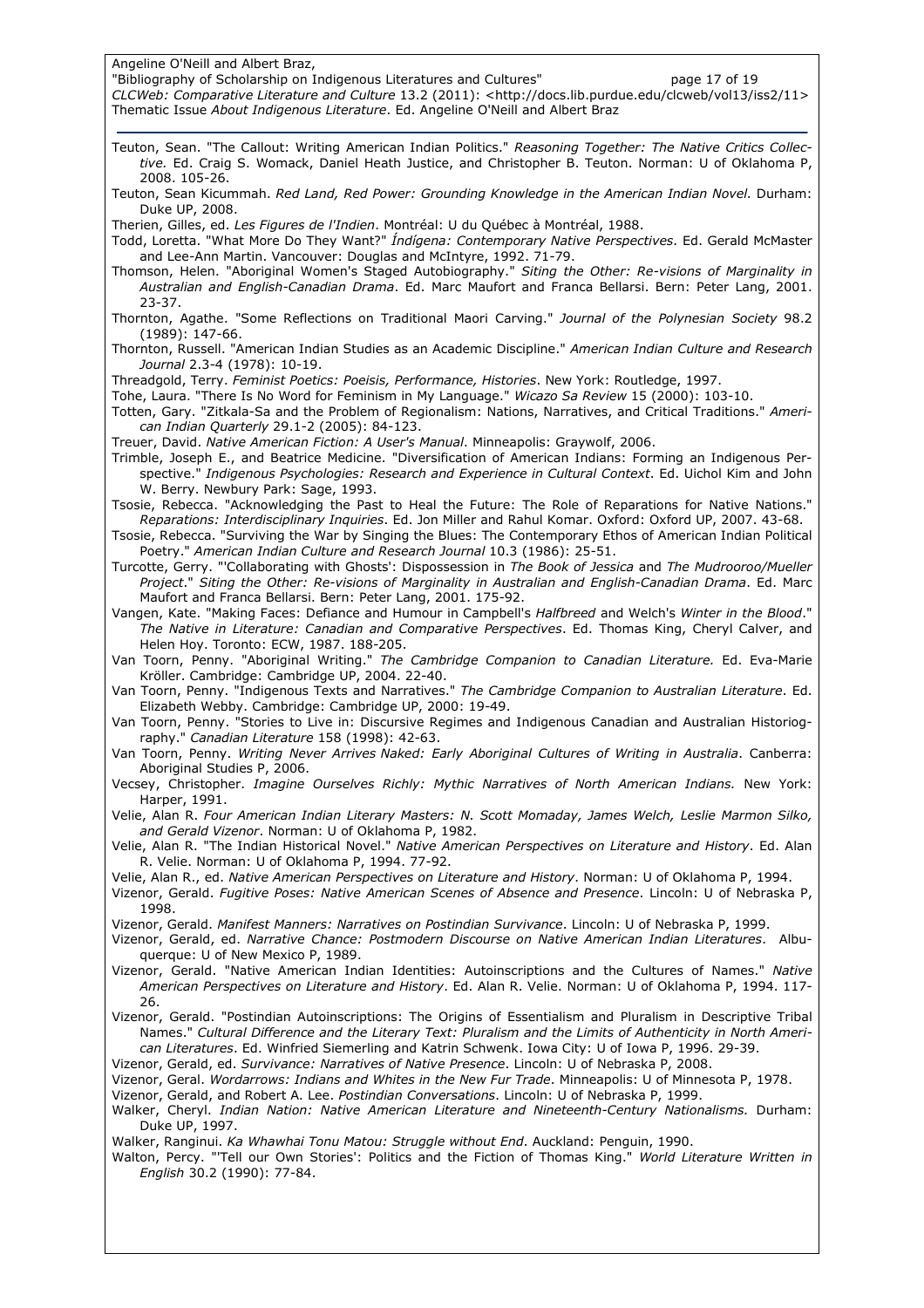"Bibliography of Scholarship on Indigenous Literatures and Cultures" page 18 of 19

CLCWeb: Comparative Literature and Culture 13.2 (2011): <http://docs.lib.purdue.edu/clcweb/vol13/iss2/11> Thematic Issue About Indigenous Literature. Ed. Angeline O'Neill and Albert Braz

- Walton, Priscilla. "Border Crossings: Alterna(rra)Tives in Thomas King's Green Grass, Running Water." Genre 31.1 (1998): 73-85.
- Warrior, Robert Allen. Like a Hurricane: The Indian Movement from Alcatraz to Wounded Knee. New York: New Press, 1996.
- Warrior, Robert Allen. "Packing and Unpacking 'The Man Made of Words' by N. Scott Momaday." Genre: A Thematic Journal 33.3-4 (2000): 257-68.
- Warrior, Robert Allen. "A Room of One's Own at the ASA: An Indigenous Provocation." American Quarterly 55 (2003): 681-87.
- Warrior, Robert Allen. Tribal Secrets: Recovering American Indian Intellectual Traditions. Minneapolis: U of Minnesota P, 1995.
- Weaver, Jace. "From I-Hermeneutics to We-Hermeneutics: Native Americans and the Post-Colonial." Native American Religious Identity: Unforgotten Gods. Ed. Jace Weaver. Maryknoll: Orbis, 1998. 1-25.
- Weaver, Jace. "Indigenousness and Indigeneity." A Companion to Postcolonial Studies. Ed. Henry Schwarz and Sangeeta Ray. Malden: Blackwell, 2000. 221-35.
- Weaver, Jace. Other Words: American Indian Literature, Law, and Culture. Norman: U of Oklahoma P, 2001.
- Weaver, Jace. "Splitting the Earth: First Utterances of Pluralist Separatism." American Indian Literary Nationalism. Ed. Jace Weaver, Craig S. Womack, and Robert Warrior. Albuquerque: U of New Mexico P, 2006. 1-89.
- Weaver, Jace. That the People Might Live: Native American Literature and the Native American Community. Oxford: Oxford UP, 1997.
- Weaver, Jace, Craig S. Womack, and Robert Warrior. American Indian Literary Nationalism. Albuquerque: U of New Mexico P, 2006.
- Wegmann-Sanchez, Jessica. "Canadian versus American State Discourse on Racial Categorization in Gerald Vizenor's Bearheart and Thomas King's Green Grass, Running Water." Disability Studies and Indigenous Studies. Ed. James Gifford and Gabrielle Zezulka-Mailloux. Edmonton: CRC Humanities Studio, 2003. 49- 59.
- West-Pavlov, Russell: "Listening to Indigenous Voices: The Ethics of Reading in the Teaching of Australian Indigenous Oral Narrative." Anglistik 16.1 (2005): 101-16.
- Whit, L.A. "Cultural Imperialism and the Marketing of Native America," Natives and Academics: Research and Writing and American Indians. Ed. D. Mihesuah. Lincoln: U of Nebraska P, 1998. 139-71.
- Wickwire, Wendy. Introduction. Write It on Your Heart: The Epic World of an Okanagan Storyteller. Ed. Wendy Wickwire. Vancouver: Talonbooks, 1989. 9-28.
- Widdowson, Frances, and Albert Howard. Disrobing the Aboriginal Industry: The Deception behind Indigenous Cultural Preservation. Montréal: McGill-Queen's UP, 2008.
- Wiget, Andrew. Native American Literature. Boston: Twayne, 1985.
- Wiget, Andrew, ed. Critical Essays on Native American Literature. Boston: G.K. Hall, 1985.
- Wilke, Gundula. "Re-Writing the Bible: Thomas King's Green Grass, Running Water." Across the Lines: Intertextuality and Transcultural Communication in the New Literatures in English. Ed. Wolfgang Klooss. Amsterdam: Rodopi, 1998. 83-90.
- Wilke, Gundula. "Storytelling as a Process of Transcultural Mediation: The Examples of Robert Kroetsch and Thomas King." Towards a Transcultural Future: Literature and Society in a "Post"-Colonial World. Ed. Geoffrey V. Davis names of other editors? et al. Amsterdam: Rodopi, 2004. 249-62.
- Willie, Janine A. On Theorizing Native Literatures: Searching for Effective, Culturally Appropriate Ways to Read and Understand Native Literatures. Ottawa: National Library of Canada / Bibliotheque nationale du Canada, 1999.
- Wilson, James. The Earth Shall Weep: A History of Native America. New York: Grove, 1998.
- Wolf, Doris, and Paul DePasquale. "Home and Native Land: A Study of Canadian Aboriginal Picture Books by Aboriginal Authors." Discourses of Children's Literature in Canada. Ed. Mavis Reimer. Waterloo: Wilfrid Laurier UP, 2008. 68–87.
- Womack, Craig S. "Alexander Posey's Nature Journals: A Further Argument for Tribally-Specific Aesthetics." Studies in American Indian Literatures 13.2-3 (2001): 49-66.
- Womack, Craig S. "The Native American Theory Class Room." Across Cultures/ Across Borders: Canadian Aboriginal and Native American Literatures. Ed. Paul DePasquale, Renate Eigenbrod, and Emma LaRocque. Peterborough: Broadview, 2010. 195-216.
- Womack, Craig. Red on Red: Native American Literary Separatism. Minneapolis: U of Minnesota P, 1999.
- Womack, Craig S. "A Single Decade: Book-Length Native Literary Criticism between 1986 and 1997." Reasoning Together: The Native Critics Collective. Ed. Craig S. Womack, Daniel Heath Justice, and Christopher B. Teuton. Norman: U of Oklahoma P, 2008. 3-104.
- Womack, Craig S. "Theorizing American Indian Experience." Reasoning Together: The Native Critics Collective. Ed. Craig S. Womack, Daniel Heath Justice, and Christopher B. Teuton. Norman: U of Oklahoma P, 2008. 353-410.
- Womack, Craig S., Daniel Heath Justice, and Christopher B. Teuton, eds. Reasoning Together: The Native Critics Collective. Norman: U of Oklahoma P, 2008.
- Wong, Hertha Sweet. "First-Person Plural: Subjectivity and Community in Native America Women's Autobiography." Women, Autobiography, Theory: A Reader. Ed. Sidonie Smith and Julia Watson. Madison: Wisconsin UP, 1998. 168-78.
- Wong, Hertha Sweet. Sending My Heart Back across the Years: Tradition and Innovation in Native American Biography. Oxford: Oxford UP, 1992.